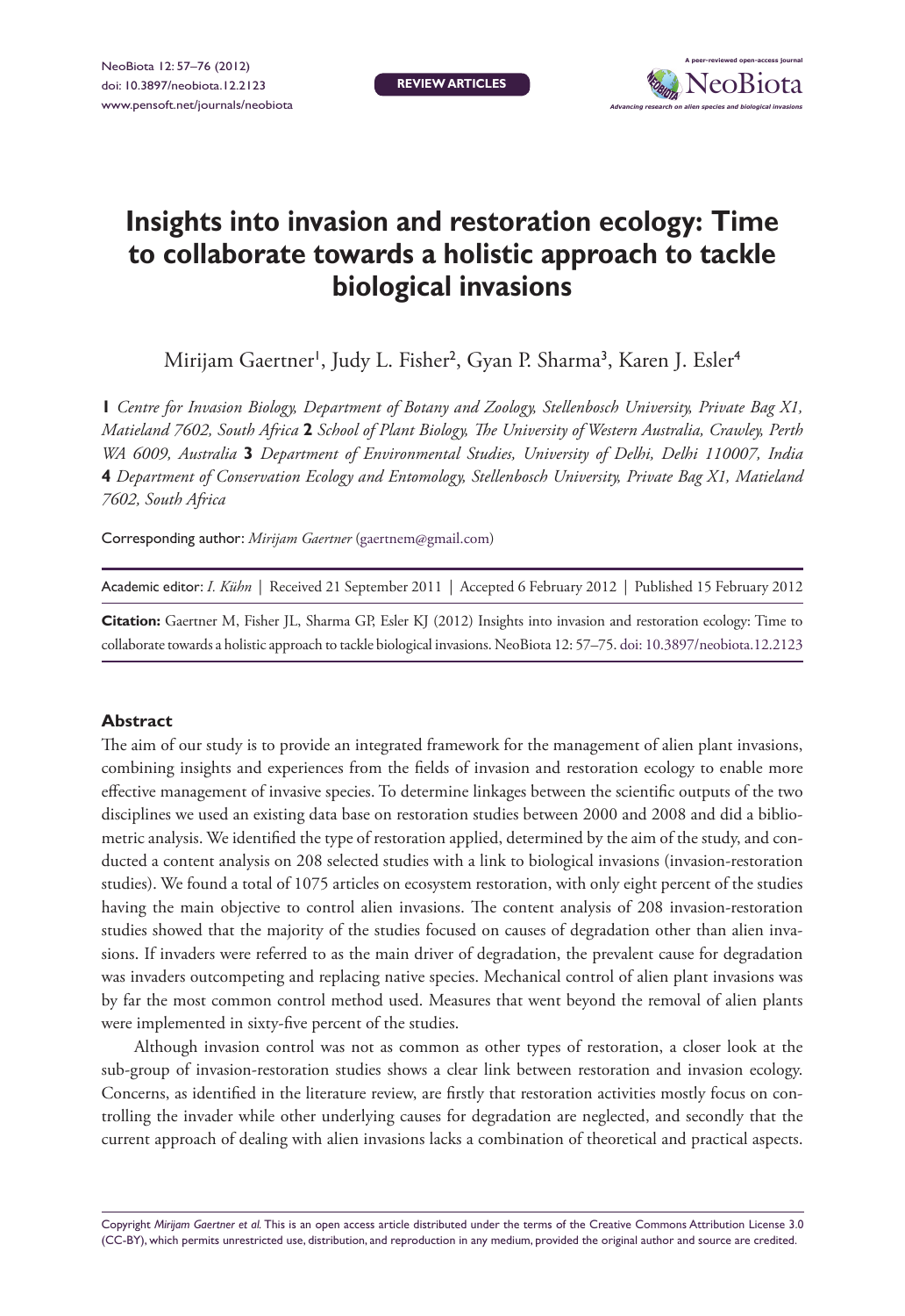We suggest that closer collaboration between invasion and restoration ecologists can help to improve the management of alien plant invasions. We conclude with a framework and a case study from Perth Western Australia integrating the two disciplines, with the aim of informing restoration practice.

#### **Keywords**

Adaptive management, disturbance, ecosystem function, exotic plants, knowledge-doing gap, rehabilitation

#### **Introduction**

Management of invaded ecosystems is an increasingly complex problem worldwide (e.g. Roura-Pascual et al. 2009). It has been acknowledged that clearing of invasive species alone is often not sufficient for re-establishing native communities; therefore some form of restoration is increasingly seen as vital when dealing with alien invasions (Esler et al. 2008). However, restoration efforts are challenged by numerous obstacles caused by invasive species such as altered ecosystem properties and ecosystem functions. Consequently, restoration efforts often have unexpected outcomes or even unforeseen negative consequences (Zavaleta et al. 2001).

In this study we attempt to find ways of improving the management of alien plant invasions by combining insights and experiences from the fields of invasion and restoration ecology with the aim of informing restoration practice. To tackle the challenge of combining efforts from both fields we first need to understand whether, how and where the two disciplines overlap in terms of applied management. We therefore begin our study with a literature analysis looking at restoration studies with a link to biological invasions. Building on the findings of our literature analysis we provide an integrated framework for the management of alien plant invasions. We focus on plant invasions only as these represent the primary challenge in terrestrial restoration ecology.

Restoration ecology and invasion ecology can be seen as synergistic disciplines with many similarities and cross cutting debates. They both originated in the mid - $20<sup>th</sup>$ century and are considered relatively new disciplines in the field of ecology. Both are applied, focusing on conservation and management issues (Hobbs and Richardson 2011) but not without controversy (Vince et al. 2011, Davis et al. 2011, Lambertini et al. 2011, Simberloff et al. 2011).

Dealing with invasive alien species is one of the key elements for ecosystem restoration (D'Antonio and Meyerson 2002). The removal of invasive alien species is often conducted to achieve goals other than just the control of the invader (e.g., to improve ecosystem function and/or services or conserve or reduce biodiversity loss) however, more and more restoration projects define the removal of alien species as a goal in itself (Hobbs and Richardson 2011).

Invasion ecologists have been criticised for being detached from the practicalities of dealing with invasive species management (Richardson et al. 2004, Shaw et al. 2010) and for making little progress in reducing negative impacts of invasions (Hulme 2003)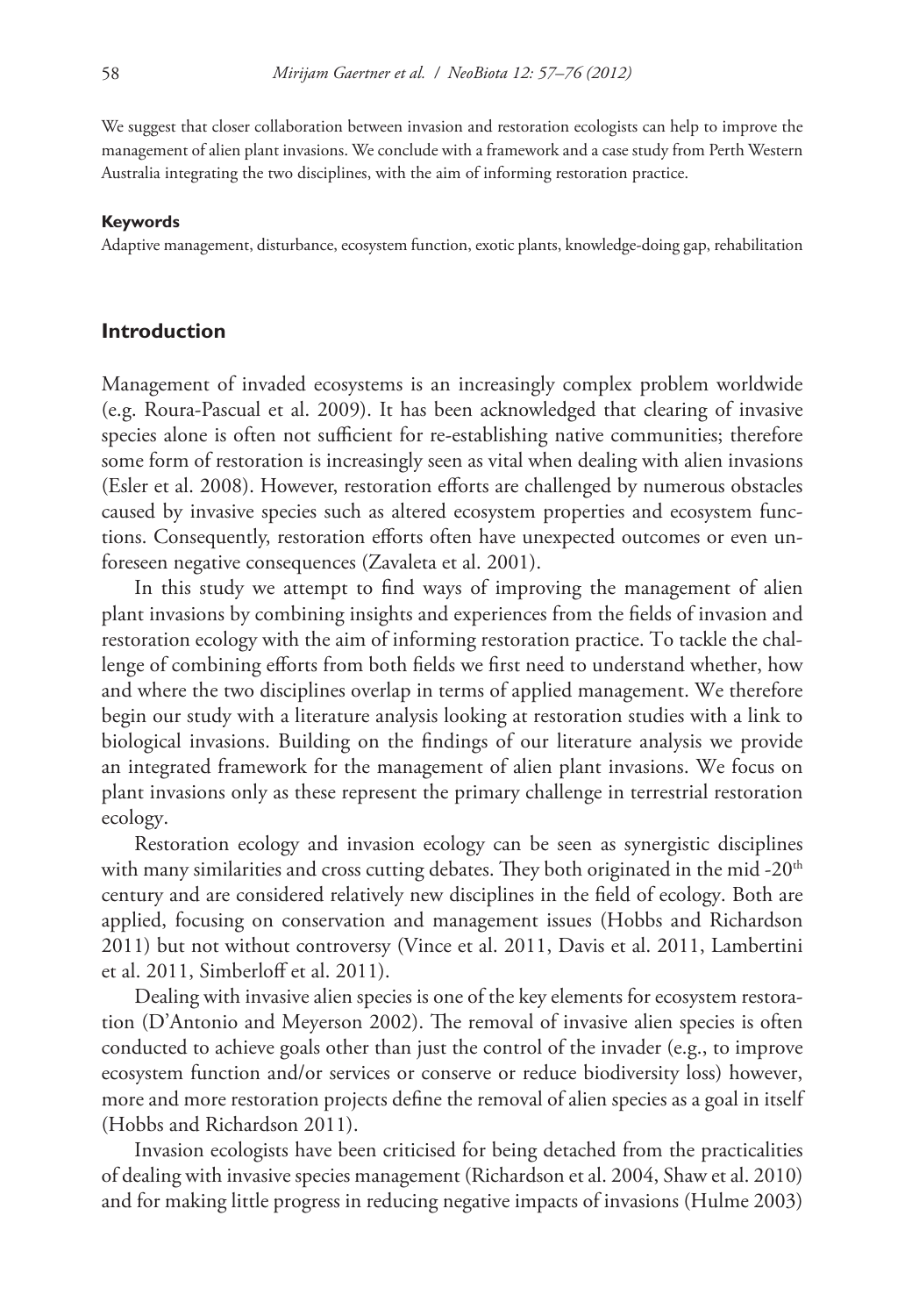while restoration ecology has been criticised for focusing too much on the symptoms of ecosystem degradation (e.g., controlling the invader without manipulating abiotic and biotic ecosystem components), thereby neglecting to consider the causes for ecosystem damage (Buckley 2008), which in some cases resulted in wrong assumptions and ineffective approaches (Hobbs and Richardson 2011).

In summary, restoration ecology and invasion ecology can be described as synergistic disciplines which share similarities but also differ in aspects and which both have been criticised for certain shortcomings. We therefore suggest that a combined effort between invasion and restoration ecologists of sharing and interpreting knowledge, conducting research and applying the results to management and restoration of ecosystems could improve our understanding of biological invasions. We further suggest that understandings from invasion ecology could inform restoration activities to increase their effectiveness while reducing the impacts of invasive species leading to more resilient restored ecosystems. The "perfect world" scenario would be if invasion ecology could provide insights incorporating theoretical knowledge into management scenarios, while delivering information on the causes and consequences of ecosystem degradation. On the other hand restoration ecology could (on the basis of these insights) deliver more effective solutions to these problems, while embedding the work in a stronger theoretical context.

To elucidate the link between restoration and invasion ecology and to provide a basis for our framework, we ask the overarching questions: To what extent is the link between restoration and invasion ecology reflected in the scientific literature? What role do biological invasions play in ecosystem degradation, how do they influence the success of restoration activities and how can restoration benefit the management of alien plant invasions?

More specific questions are:

- 1. How many restoration studies published between 2000 and 2008 have invasion control as an explicit aim and how do these studies rank in comparison to other types of restoration (i.e. forest restoration or wetland restoration)?
- 2. How many restoration studies have a link to biological invasions (from hereon referred to as invasion-restoration studies) and is there a primary geographic focus (country and ecosystem) of invasion-restoration studies?
- 3. How many invasion-restoration studies investigate the outcomes of restoration projects conducted by practitioners and how many studies give recommendations for restoration? If recommendations are given, were these accounted for in restoration actions?
- 4. How many studies investigate invasive species as a main driver of degradation (causes for degradation) and, if invasive species are only symptoms of degradation, which other drivers have been identified?
- 5. If invaders are referred to as only cause for degradation, which negative effects are viewed as responsible for the degradation (e.g. nutrient enrichment, competition for resources)?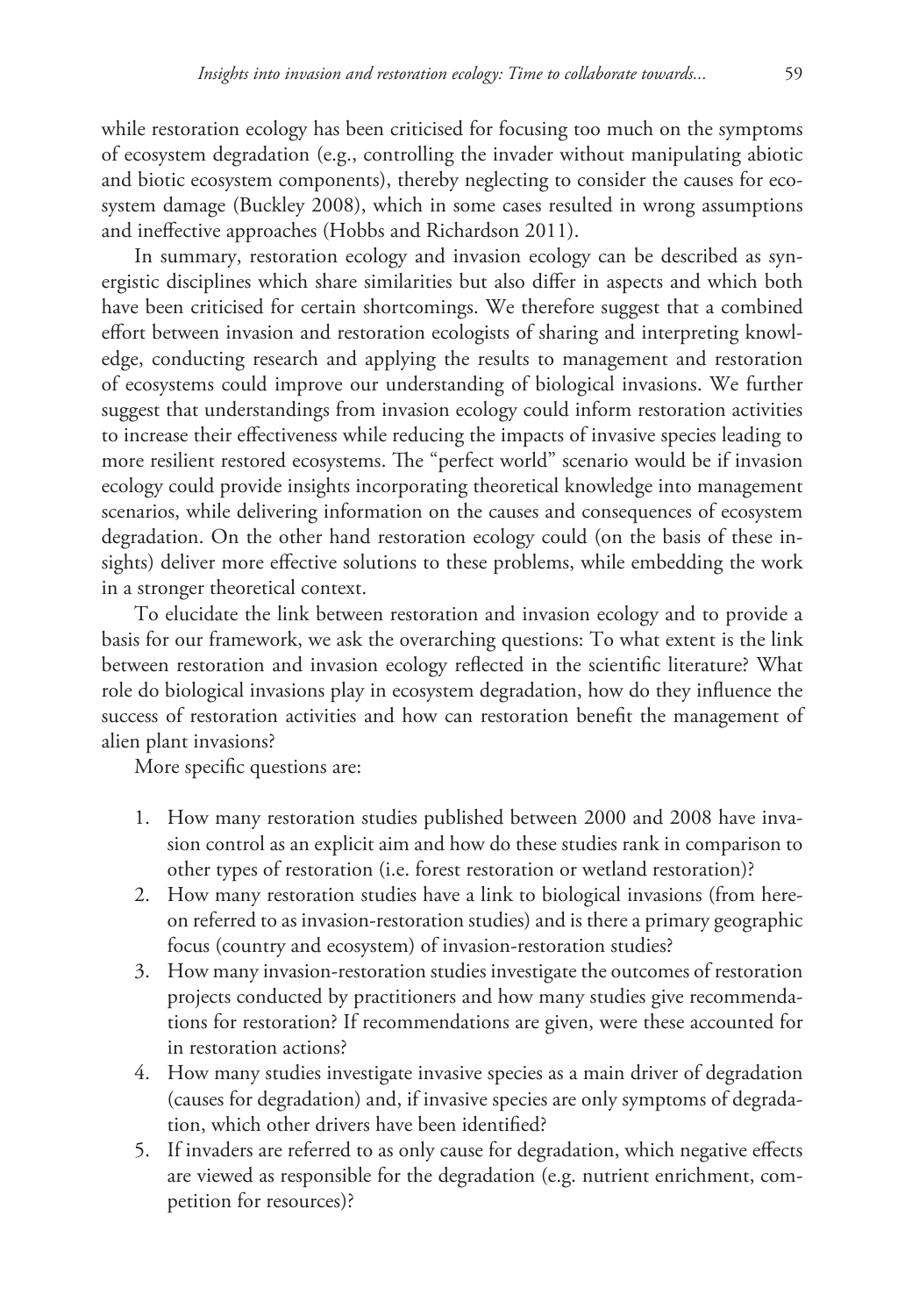- 6. Which percentage of the invasion-restoration studies have invasion control as an explicit aim and what is the adopted approach for remedy (invasion control measure, e.g. herbicide application and burning)?
- 7. Which percentage of studies implement measures that go beyond the removal of alien plants, what are the reasons for taking additional steps and do studies report long term success?
- 8. If the study has other objectives (e.g. forest restoration) and invasion control is not the explicit aim, how do invaders influence the success of restoration activities?

Based on the results of our literature analysis, we identify general concerns and methodological gaps. We then develop a framework incorporating ecosystem interactions and invasive species into restoration planning and goal setting. To illustrate the relevance of our framework we conclude with a case study utilising the framework in restoration projects in the Canning River, Perth, south-western Australia.

#### **Methods**

Terminology followed Pyšek et al. (2004), referring to an alien as "a plant taxa in a given area whose presence there is due to intentional or accidental introduction as a result of human activities" and to invasive as "naturalized plants that produce reproductive offspring, often in very large numbers, at considerable distances from parent plants, and thus have the potential to spread over a considerable area". As synonyms for the term alien we identified exotics, non-native species, introduced species and non-indigenous species. The term restoration is used following the definition of the Society for Ecological Restoration (SER 2004) as "the process of assisting the recovery of an ecosystem that has been degraded damaged or destroyed" and as a synonym we identified rehabilitation.

For the literature search we used two different sources. Firstly, we used an existing data base on restoration studies for the years 2000 - 2008 (for more details see Aronson et al. 2010). Secondly we searched the ISI web of science for papers using the term invasion and its derivates, excluding conference proceedings, refined the results with ecology as "subject area" and searched for restoration and rehabilitation. We then defined 17 key journals in invasion ecology (Pyšek et al. 2006) and restricted our analysis to these journals (Appendix S1). We excluded "grey literature" although we are well aware that many restoration studies are only published in the form of reports or popular articles and acknowledge that this is a shortcoming of our study.

We found a total of 1075 articles on ecosystem restoration that included (but were not limited to) those linked in some way to alien invasion. Analysing these papers, we identified the type of restoration with 10 different restoration types ranging from forest and wetland restoration to restoration after alien invasion. We determined the type of restoration by the main aim of the study, which means that for example a restoration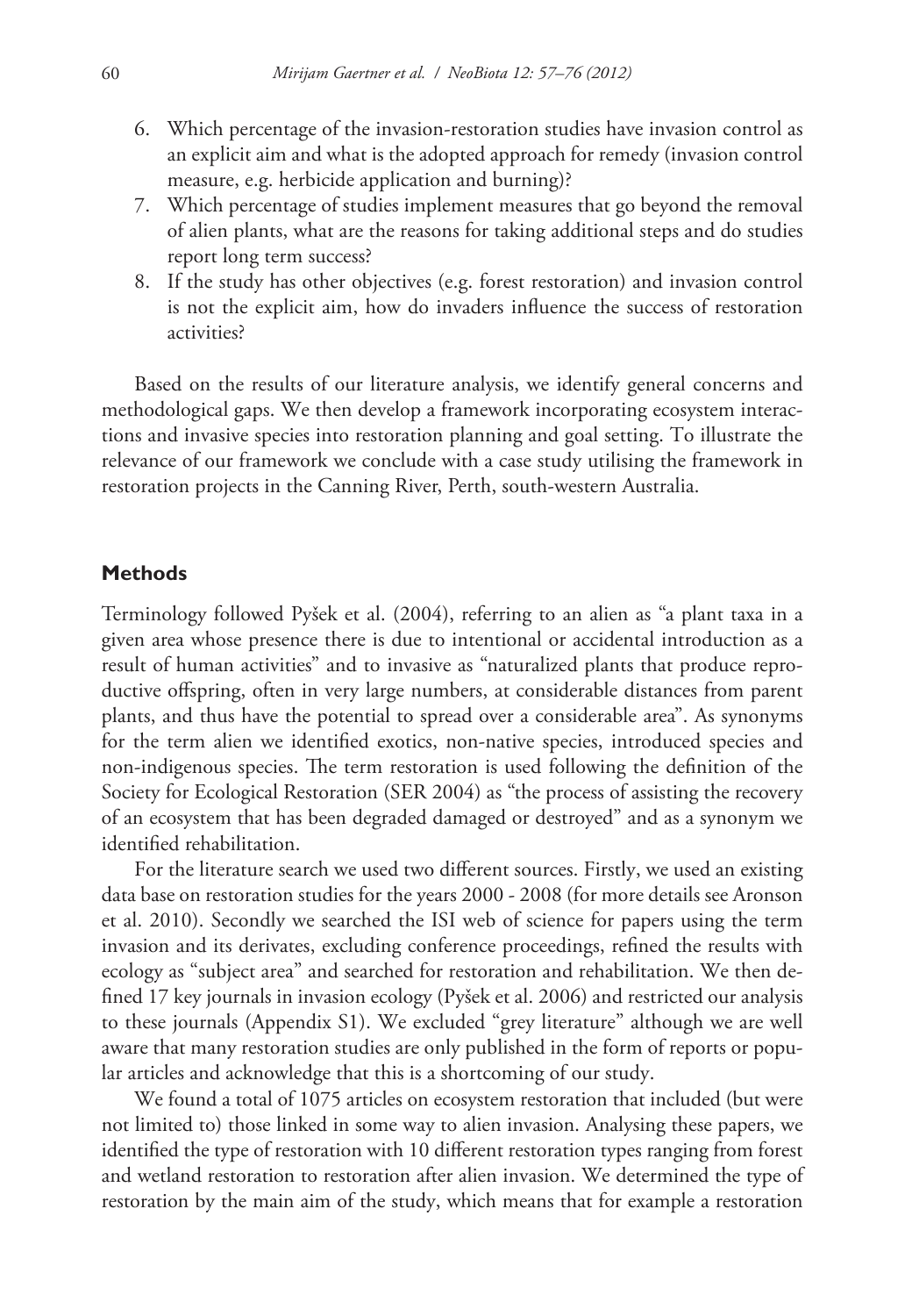project taking place in a wetland which is invaded by alien species with the aim of controlling the invader was classified as "restoration after alien invasion" (Appendix S2).

Second, we selected all restoration studies with a link to biological invasions on the basis of the presence of key terms and their combinations occurring in title, keywords and abstract. The resulting 208 studies are from here-on referred to as invasionrestoration studies and include all studies that mention biological invasions; hence they include (but are not limited to) studies that are aiming to control the invader. We conducted a content analysis (Babbie and Mouton 2001) of the 208 articles: The latent content or underlying meaning of the articles was coded by reading each article and making an assessment of its overall emphasis according to a predetermined list of variables (Appendix S3). The variables were selected to examine the current practise of tackling alien invasions. We selected criteria to identify the objective and geographic focus of the study, the adopted approach for remedy (restoration approach and invasion control measures), and the reason for intervention (causes of degradation).

#### **Results**

#### **The importance of invasion control for restoration studies**

We examined 1075 restoration studies in 62 countries. An overall comparison showed that the aim 'invasion control' globally ranks fourth (90 studies, 8 %) after forest, wetland, and species restoration. Except for Europe, all continents have a clear bias towards forest restoration. Africa is the only continent on which invasion control ranges second after forest restoration with 16 % of the restoration studies having the main objective to control alien invasions. In Asia and Central America forest restoration plays by far the most important role (40 % and 68 % of all studies), whereas no study on invasion control was recorded in our database. In North America and South America invasion control ranges third (12 % and 8 % respectively) after forest restoration and wetland restoration. For Central America no study on invasion control was recorded in our data base. In Europe invasion control was only included in three percent of the studies. In Oceania (New Zealand, Australia and Hawaii) invasion control ranks fifth (8 %) (Figure 1).

#### **Invasion-restoration studies characterised**

Of the 1075 studies investigated 208 (19 %) had a link to biological invasions (invasion-restoration studies). More than 50 % of all invasion-restoration studies have been conducted in the USA (134 studies). The other 50 % have been conducted in Europe (27 studies), Australia (14 studies) and Canada (11 studies). Africa and South America are only represented in six and three studies respectively. Thirty percent of the studies focus on grassland ecosystems, 16 % on forest ecosystems and 14 % on wetlands.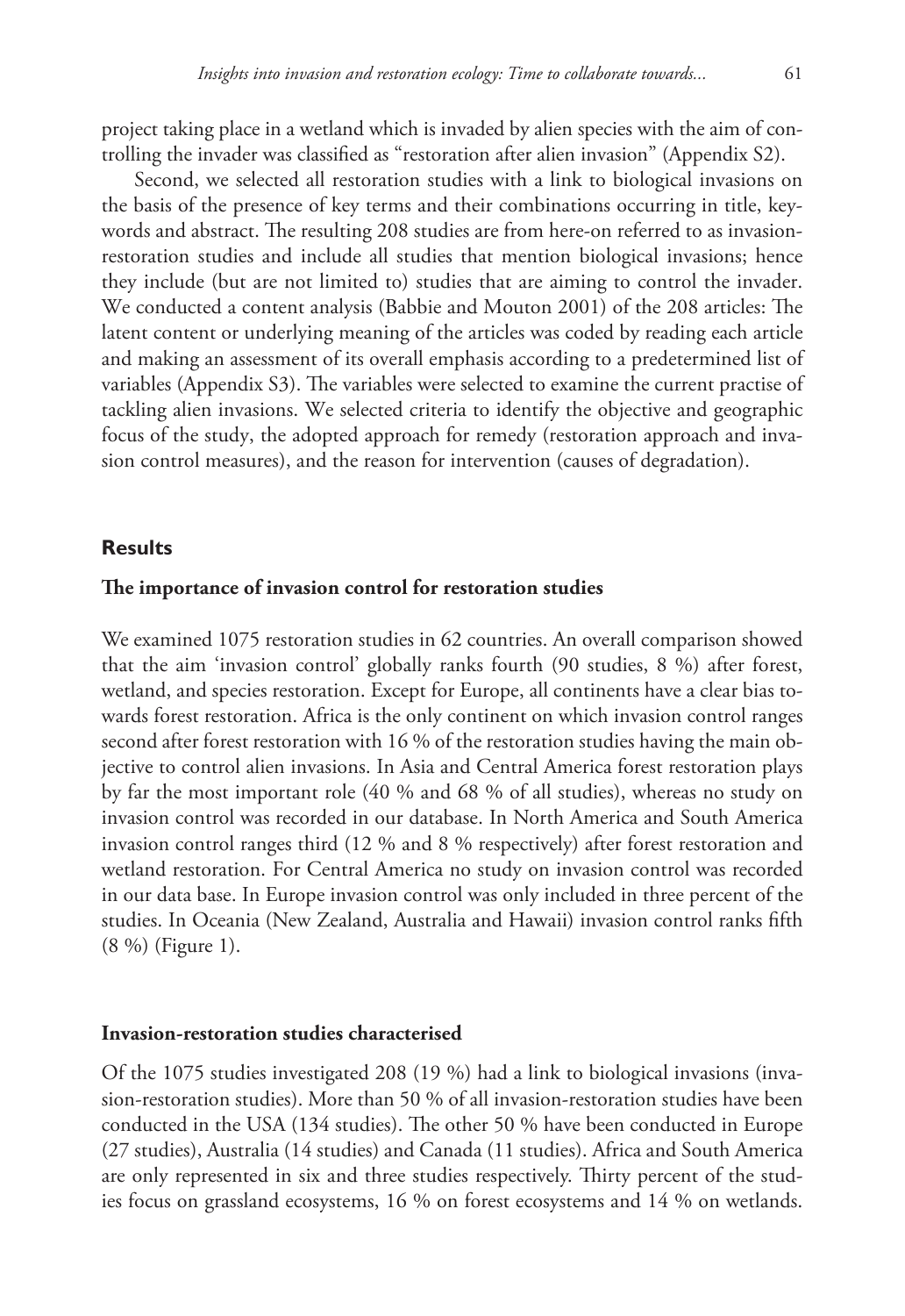

**Figure 1.** Types of restoration in different geographic regions of the world. Restoration types in different geographical regions identified in a literature analysis of 1075 restoration studies.

Other ecosystems under study are shrublands (8 %), woodlands and savanna (18 %) and human modified ecosystems (7 %) (Figure 2a).

Seventy-six percent (158 studies) of the invasion-restoration studies were empirical studies including restoration experiments but also other experiments (e.g. competition or impact studies). The results below refer to the empirical studies.

Thirteen percent of the empirical studies investigated outcomes of restoration projects conducted by practitioners (compared to pure scientific restoration experiments) and several studies did provide recommendations for restoration, however, only one study reported on scientific results that were directly translated into restoration actions.

Thirty-two percent of the empirical studies referred to alien invasion as main cause for degradation whereas 52 % of the studies referred to alien invasions as a symptom of degradation. Other prevalent causes for degradation were overgrazing and agricultural activities (each 32 %), deforestation (12 %), overexploitation of vegetation (8 %) and industrial activities (9 %) (Figure 2b). Invasive native species were the subject of ten percent of the studies with four studies referring to native invasions as cause for degradation and 16 studies referring to native invasions as symptom of degradation.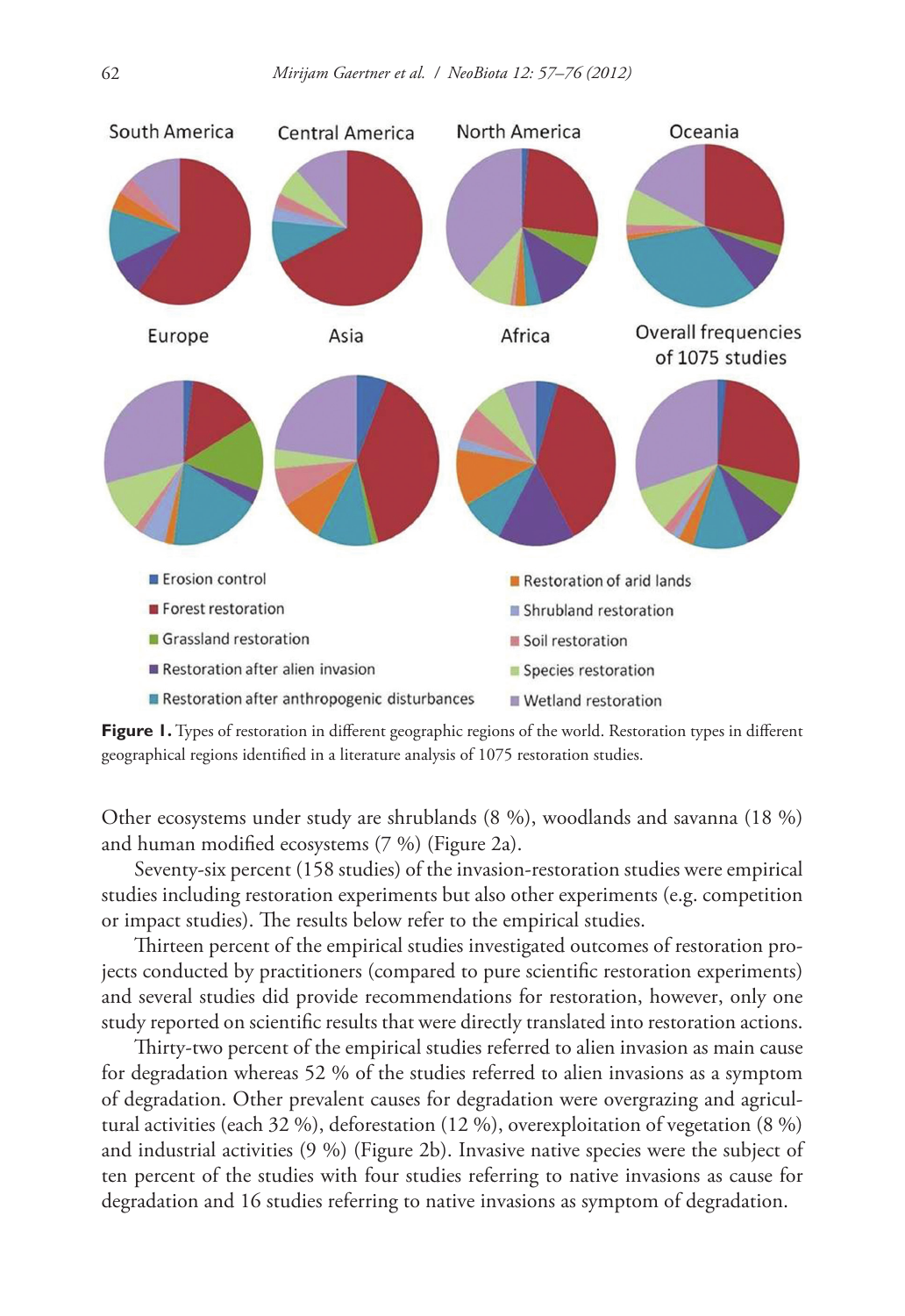

**Figure 2.** Restoration studies with a linkage to biological invasion (invasion-restoration studies) in different categories. **a** Ecosystem types **b** causes of degradation **c** causes of degradation by the invader **d** measures of invasion control and **e** measures adopted beyond the removal of the invader as reflected in a literature review of 208 publications with a link to biological invasions (invasion-restoration studies).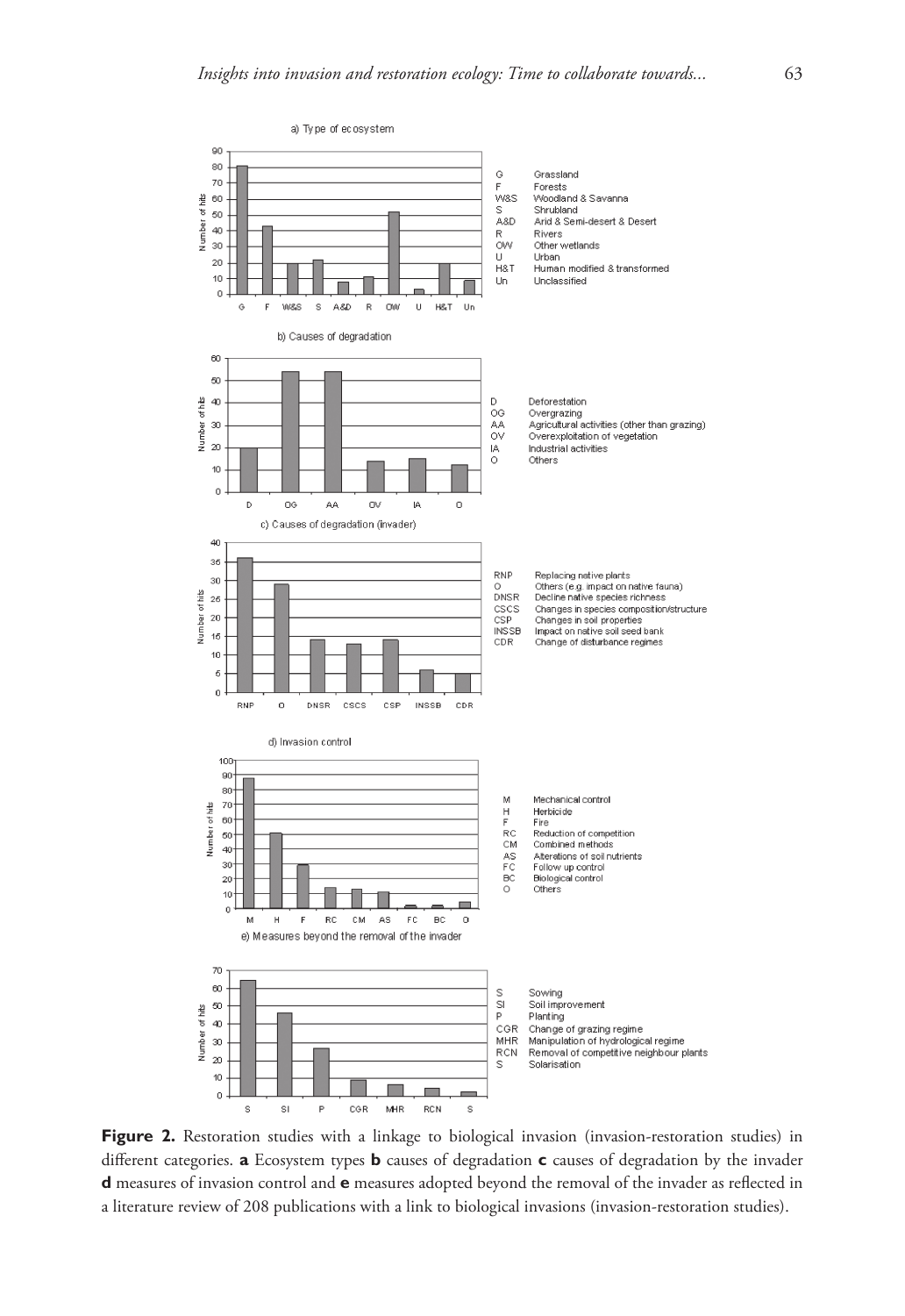If invaders were referred to as the main driver of degradation, the prevalent cause for degradation was invaders outcompeting and replacing native species (58 %). Other causes for degradation were a decline in native species richness (23 %), a change in species composition or structure (21 %), the depletion of the native seed bank, changes in soil properties or resource availability (11 %), an increase in litter (11 %) or a change in disturbance regimes (8 %) (Figure 2c).

Sixty-three percent (101) of studies had the overall objective to control invasive species and/or to promote native species. Other objectives included restoration of degraded sites (10 %) and forest restoration (7 %). The rest of the studies investigated the impact of invaders on the native ecosystem (11 %), looked at competition between native and alien plant species (8 %), or at costs and benefits of restoration (economic study) (1 %).

If invasion control was the explicit aim of the study, the main measure adopted was mechanical control (33 %) followed by herbicide application (19 %). Other common approaches of invasion control were burning (11 %), alteration of soil nutrients (11 %) or a combination thereof (13 %). Follow-up methods or biological control measures were only adopted in two studies (Figure 2d).

Sixty-five percent of the studies, which had the overall aim to control invaders and promote natives, implemented measures that went beyond the removal of alien plants. The most prevalent measure adopted was re-introducing native plant species by sowing (64 % of the studies) followed by soil improvement (47 %) and planting of desirable native species (27 %). Other measures adopted were change of grazing regime (9 %), manipulation of hydrological regime in riparian ecosystems (7 %), and removal of competitive neighbor plants (4 %) (Figure 2e). Reasons for additional measures as described by the authors were lack of native species establishment (44 %) and/or depleted native seed bank (4 %), or competitive advantage of the invader (e.g. through elevated nutrients) (20 %). Some studies adopted additional measures to prevent alien species spread or reduce the susceptibility of the site to invasions (11 %). Others described the system as "resistant to restoration" because of positive feedback loops established by the invader for example in connection with a change in the fire regime (11 %). Eleven percent of the studies justified additional measures because the site was highly degraded (e.g. soil contaminated with pesticides and fertilizer).

Twenty-two percent of the studies reported on long-term success of which nine percent were successful, eleven percent were partly successful and two percent were described as not successful.

If invasion control was not the explicit aim of the study, invaders were described as influencing the success of restoration activities through a dominance of the invader either after active restoration (36 %) or before restoration, hindering the establishment of native species (18 %). On the other hand alien species were used for restoration of degraded sites in 18 % of the studies or were used to facilitate the establishment of native species (e.g. in forest restoration) (18 %).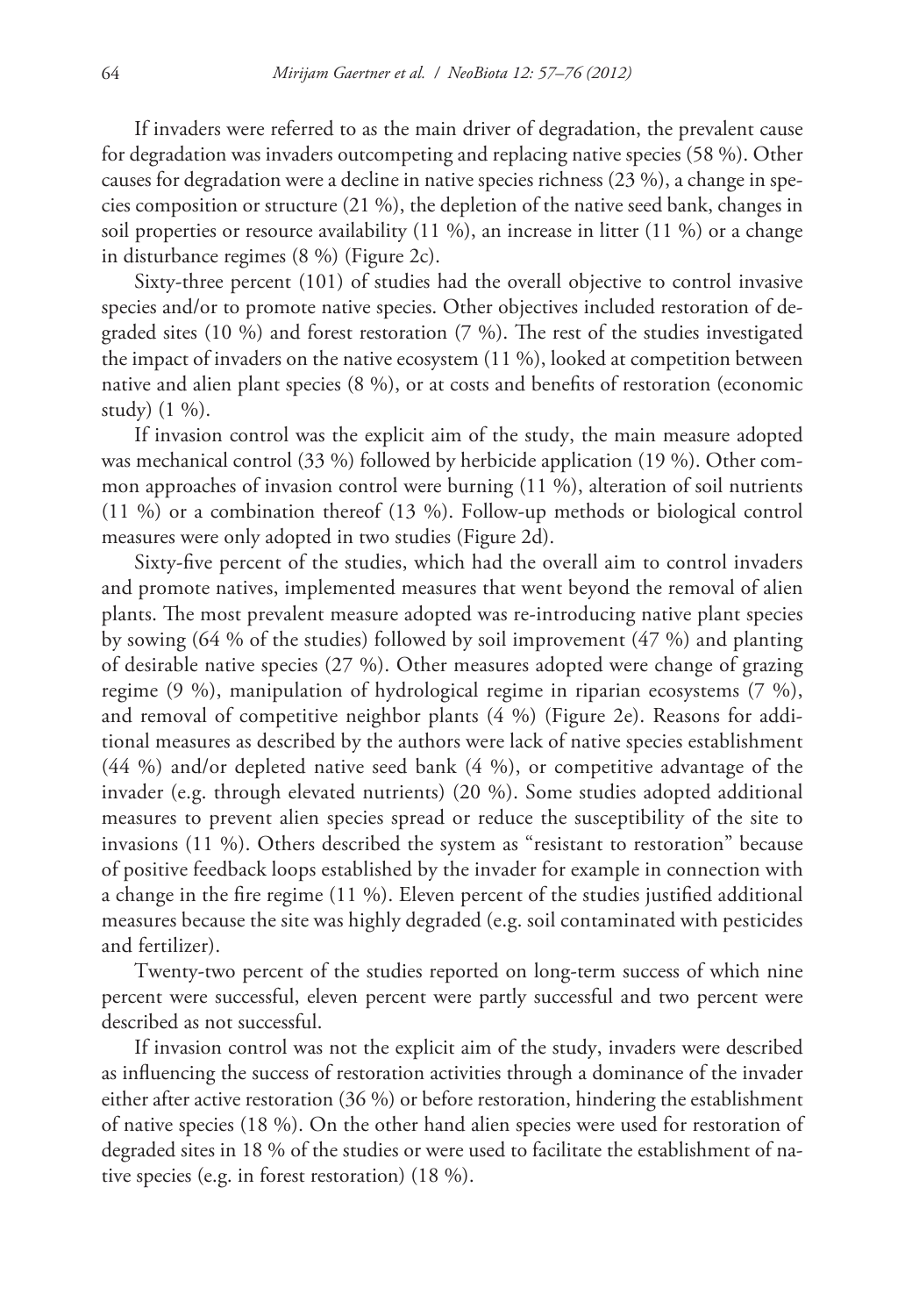#### **Discussion**

An overall comparison of published restoration studies revealed that invasion control is not as common as other types of restoration (e.g. forest restoration). However, a closer look at the sub-group of invasion-restoration studies shows a clear link between invasion and restoration ecology in the scientific literature. The importance of restoration for the management of alien plant invasion is reflected in our finding that 65% of the studies with the aim of controlling the invader and promoting native species adopted measures other than the removal of the invader. At the same time, invasives play an important role in restoration studies that have other objectives (e.g. forest restoration), interfering with restoration actions by hindering the establishment of native species. Interesting is the finding that in some cases alien species are even used in the process of restoration (Lavoie et al. 2005, Jurado et al. 2006).

To find ways of improving the management of alien plant invasions we sought to identify "shortcomings" of invasion-restoration studies that could be overcome by combining efforts of invasion and restoration ecologists. The majority of the restoration studies focusing on alien invasions report causes of degradation other than alien invasions. This finding reflects a very important issue concerning the management of alien plant invasions, that invasions are often considered a symptom rather than a cause of degradation (MacDougall and Turkington 2005). The consideration of not only the invasive species but the whole ecosystem context with its multiple interacting factors during restoration activities provides a number of potentially different management and restoration options (Firn et al. 2008). For example, as shown in our results, changes in soil nutrient properties are viewed as a main cause for degradation through alien invasion. Restoration measures to address this problem include either reduction or addition of soil nutrients in an attempt to reverse the disturbance to the ecosystem. This nutrient change to the ecosystem, however, may in fact only be symptomatic of other changes within the ecosystem (Suding et al. 2004, Fisher et al. 2009a, Fisher et al. 2009b).

Another example is competition by invasive plant species. Competition was by far the most frequently investigated process of ecosystem degradation caused by the invader and the most commonly adopted measure to address this problem was the removal of the invader. However, the removal of alien plant species alone often does not have lasting and effective outcomes, with differing removal methods having the potential to provide different responses and interactions within the managed/restored native plant community (Flory and Clay 2009). Firstly, the removal of invasive species alone might not allow ecosystems to recover as some invaders leave behind legacies which change the condition of the habitat preventing native species from recolonisation (Zavaleta et al. 2001, Fisher et al. 2006, Fisher et al. 2009b) and or promoting secondary invasions (Galatowitsch and Richardson 2005, Beater et al. 2008). Secondly, restoration efforts can have unforeseen consequences that exacerbate rather than mitigate the problem that initiated the restoration effort (Hobbs and Richardson 2011).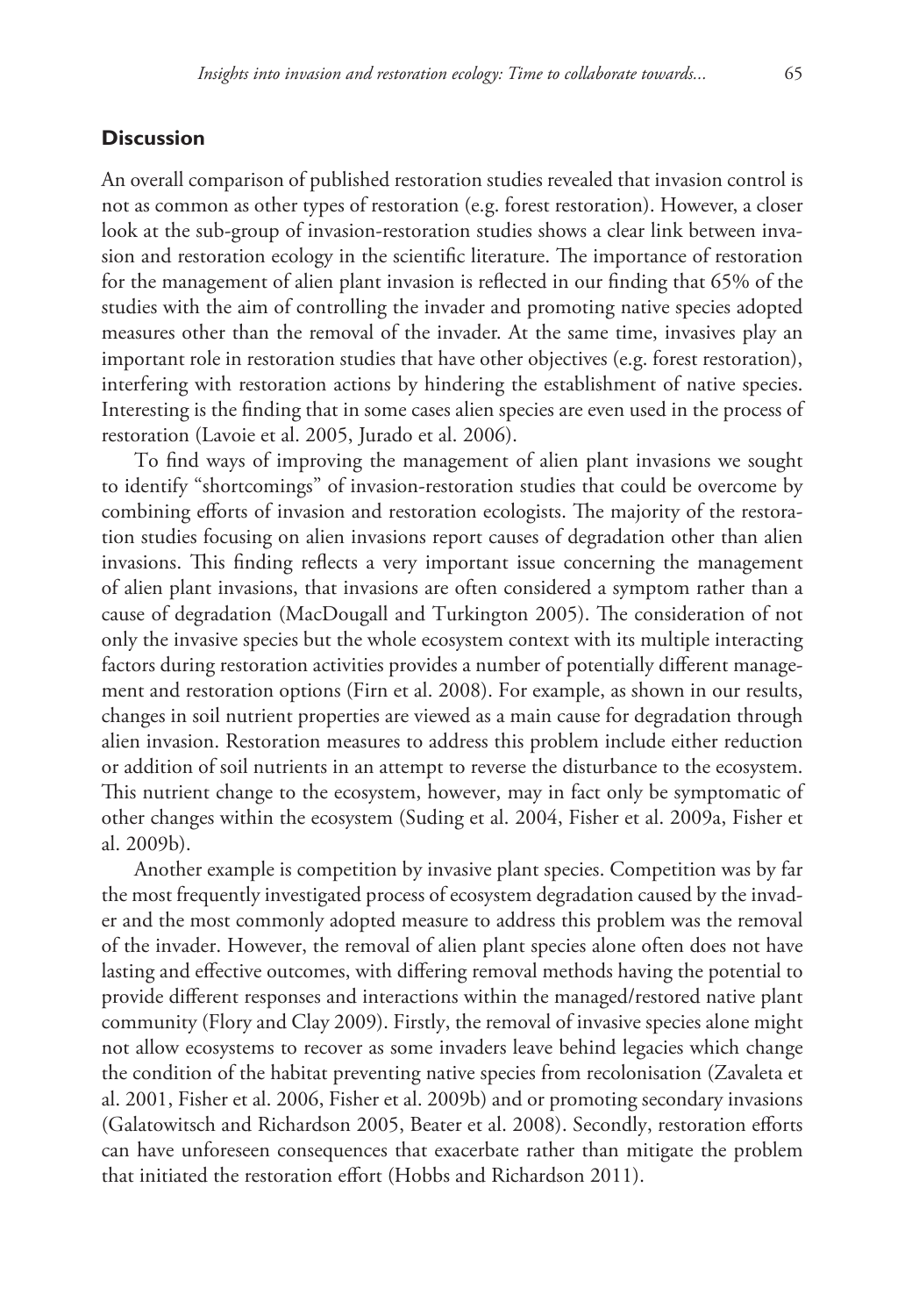These examples show that restoration actions designed specifically to mitigate the known change may neglect other co-existing alterations to the ecosystem state, leading to unexpected results such as replacement by a new alien species, or deaths of reintroduced native species (Vilà and Gimeno 2007, Beater et al. 2008, Blackburn et al. 2009, Bergstrom et al. 2009).

The finding that mechanical control of alien plant invasions is by far the most common control method is also surprising as it is presumably also the most expensive. Nuñez and Pauchard (2010) argue that developed countries are in the position to allocate funds for sophisticated control methods, while developing countries might have fewer funds but abundant low cost labour, which is a major advantage. On the other hand Kull et al. (2011) and Wilson et al. (2011) state that control of alien invasions in developing countries is often in direct conflict with uses of invasives (e.g., for restoration of degraded lands or as a resource for poor communities).

Surprising is that follow-up control and measures of biological control were only adopted in two studies respectively. Invasive species are often characterised by high propagule pressure therefore follow-up controls are essential to prevent re-invasion and should therefore be included into restoration projects (Gaertner et al. 2012).

Our findings show that there is an established link between restoration and invasion ecology, however our results also show that the management of alien plant invasion and restoration after alien invasions respectively could be improved. Although the majority of the studies identified invasive species as symptoms of habitat degradation rather than cause, restoration activities mostly focused on controlling the invader while other underlying causes for degradation were neglected. Here a focus on the causes of degradation rather than symptoms will increase the efficiency of restoration efforts (Vilà et al. 2011).

As reflected in our results, another concern with the current approach of dealing with alien invasions for both fields is the limited combination of theoretical and practical aspects. This deficiency leads to difficulties in translating theoretical concepts into effective management actions. The "knowing-doing gap" between knowledge acquisition and its implementation has been the subject of recent discussion in different fora, mainly conservation practice disciplines (e.g. Knight et al. 2008) and has also been verified for the field of invasion ecology (Esler et al. 2010, McGeoch et al. 2010, Richardson et al. 2010, Shaw et al. 2010).

We believe that the identified shortcomings could be addressed by closer collaboration between restoration and invasion ecologists including practitioners. In the next paragraph we present a nine-step framework focusing on invasion management in nine steps integrating restoration and invasion ecologists and practitioners.

#### **An integrated framework for the management of alien plant invasions**

In Figure 3, we present an integrated framework for an improved management of alien plant invasions based on the findings of our literature analysis. Our framework incorporates ecosystem interactions and invasive species into restoration planning and goal set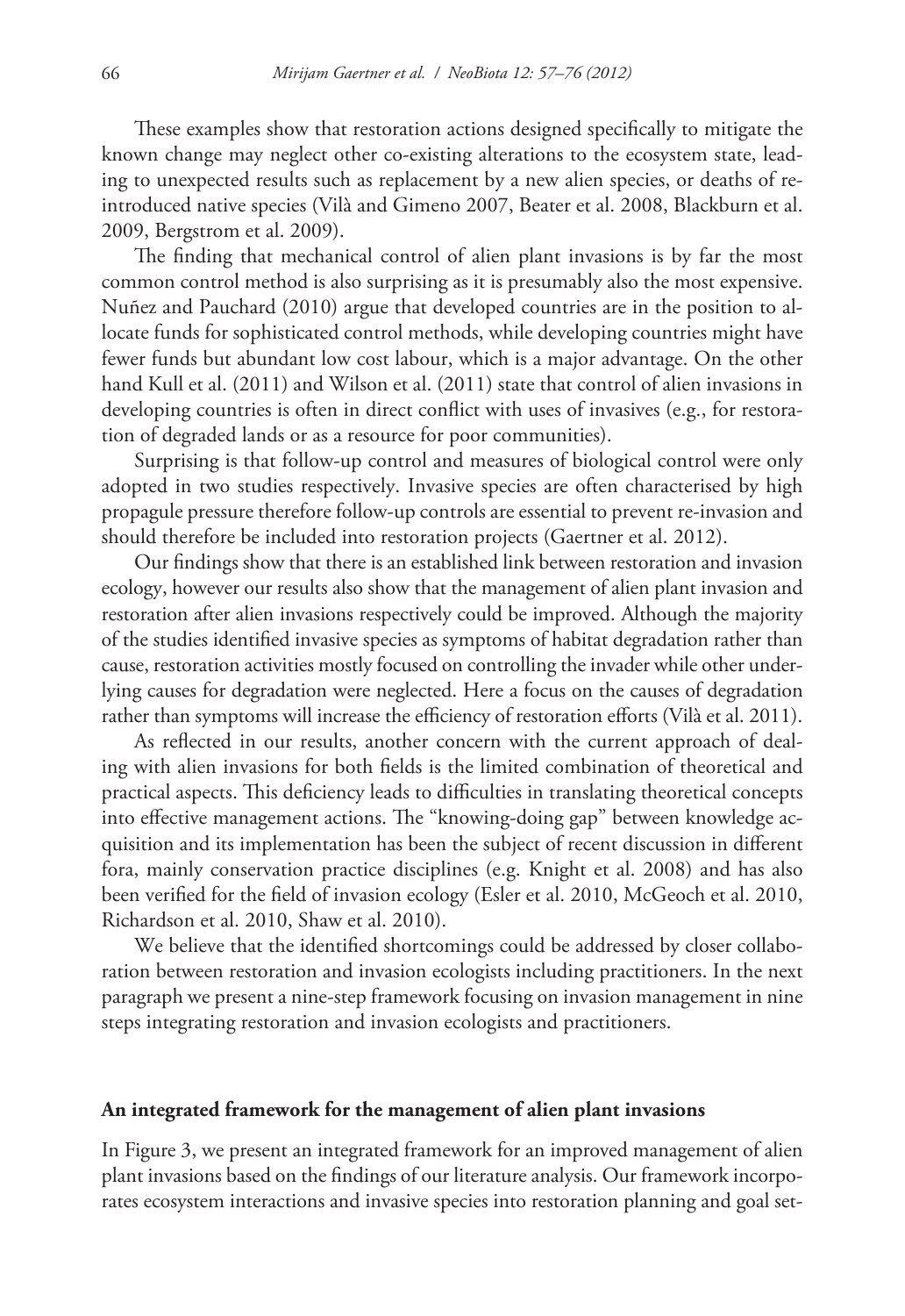ting (Norton 2009, Palmer and Filoso 2009). This inclusion will provide the opportunity to better integrate invasion and restoration ecology (Firn et al. 2010, Traveset and Richardson 2010, Hobbs and Richardson 2011), which will potentially result in more effective restoration projects with successful management of invasive species (Figure 3).

Firstly, it is important to decide whether restoration management interventions beyond the removal of alien plants are necessary. If ecosystem processes and function are altered, restoration actions beyond the removal of the invader will likely be necessary. In this case restoration and invasion ecologists will need to consider the causes of degradation and resultant ecosystem changes when setting goals, aims and measurements of success for the restoration project (Figure 3, Step 1-3). Once restoration strategies and research methods have been developed (Step 4) practitioners should be involved to develop restoration actions (Step 5). Before and after restoration it is crucial to collect scientific data to investigate species interactions, the effects of disturbances and results of restoration actions (Step 4 and 7). Results of ecological scientific surveys before and after restoration will provide understandings of interactions and evidence to adapt and modify restoration activities as ecosystems respond to management changes (Figure 3 step 6 -8). In the next section we introduce a case study focussed on restoration projects in the Canning River, Perth, south-western Australia utilising the framework to enhance the understandings and effectiveness of invasive species management during restoration.

#### **Case study: Utilising the Framework in Restoration Projects in the Canning River, Perth Western Australia**

The Swan River estuary flows through the city of Perth, in the south west biodiversity hot spot of Western Australia (Myers et al. 2000). The Swan River and a major tributary the Canning River were identified by the Australian Government's Coastal Catchment Initiative as areas of very high nutrient levels, requiring action to reduce nutrient levels entering the Swan Canning river system. A suite of 11 restoration projects focused on the conversion of existing heavily invaded urban drainage lines into "Living streams" resulted (SERCUL 2010), utilizing a number of restoration methods such as: retrofitting existing local drainage systems, restoring natural drainage features removing extensive invasions of multiple invasive alien species, and utilising indigenous vegetation to restore natural habitats and improve visual amenity for the residents (Department of Water 2009). A local, community run coordinating body with extensive restoration experience, SERCUL (South East Regional Centre for Urban Landcare), is responsible for the coordination and the collaborative stimulus for the 10 Project Partners delivering the management, implementation and monitoring phases for these 11 restoration projects. A workshop (facilitated by Author 2, JF) was conducted with SERCUL staff to identify existing knowledge gaps, which if incorporated into restoration projects, had the potential to enhance the effectiveness of restoration in these highly disturbed and invaded ecosystems (Fisher 2011). Critical knowledge gaps identified were: 1. the need to gain a greater understanding of the interactions between native and introduced spe-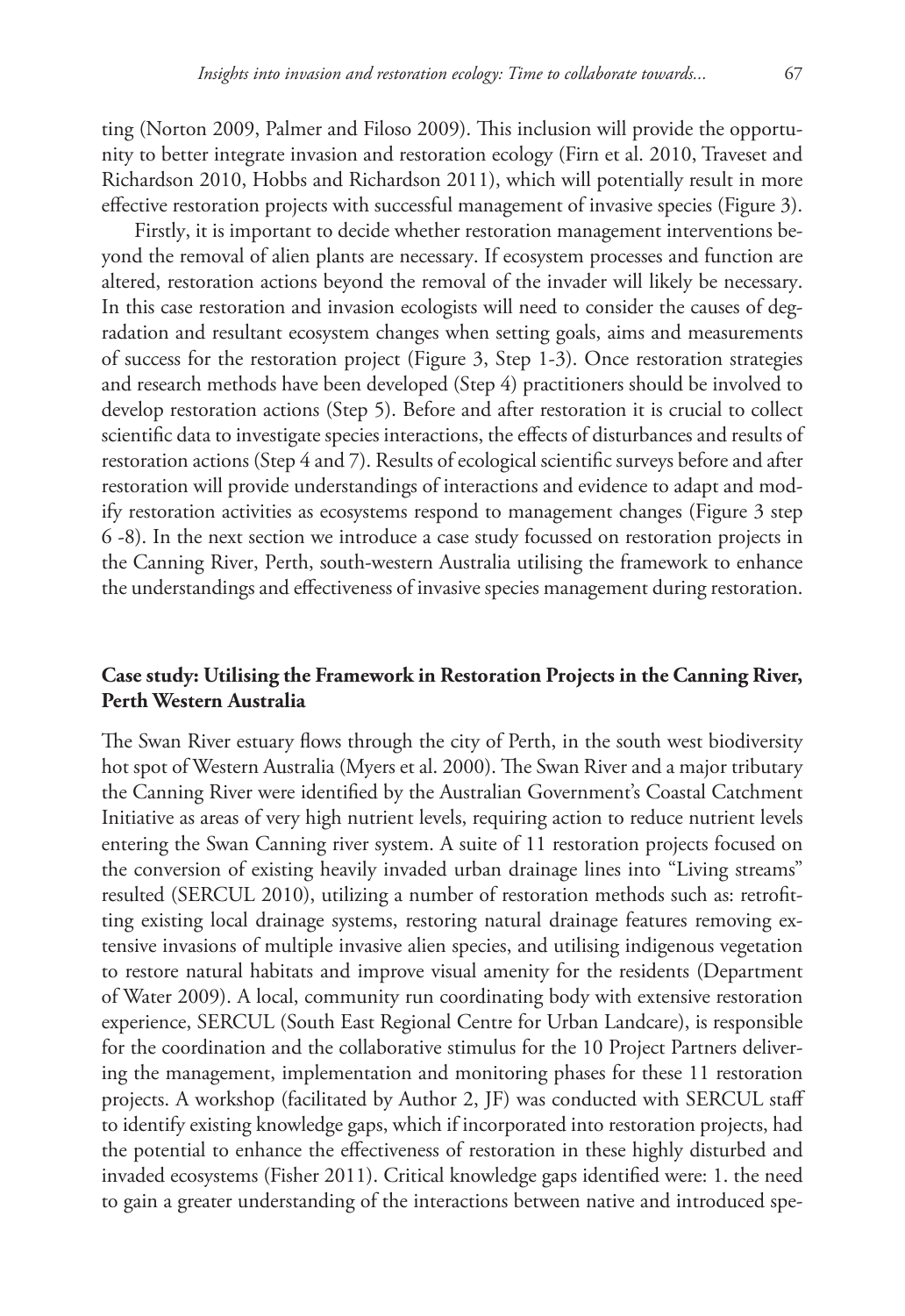

9 Investigate outcomes and publish results in scientific and general fora

**Figure 3.** Framework for restoration of sites following alien invasion incorporating practitioners/stakeholders, restoration ecologists and invasion ecologists. Step 1: Practitioners approach restoration ecologist and invasion ecologists with a specific need and aims for ecosystem restoration and an understanding of knowledge gaps. Step 2: Before restoration aims and objectives can be finalised invasion and restoration ecologists assess the impacts of disturbance and invasion on the ecosystem. Step 3: Workshop with restoration and invasion ecologists and practitioners/stakeholders to determine restoration aims and completion criteria which are both ecologically and economically feasible. Depending on the degree of degradation, restoration goals will range from re-establishing a natural ecosystem state, focusing on biodiversity components and ecosystem function, to "only" restoring ecosystem processes and functions. Step 4: Once restoration aims have been identified restoration ecologists identify research questions to enhance knowledge gaps (e.g. how can native species be re-established, how can elevated soil nutrient levels be reduced) with invasion ecologists investigating the broader ecosystem context (e.g. is the invader the cause for ecosystem degradation or are there other underlying causes (e.g. anthropogenic disturbances). Step 5: In a collaborative effort restoration ecologists and practitioners develop restoration actions and research methodology. Before, during and after implementation of the restoration actions, restoration and invasion ecologists collect data to monitor restoration success and investigate species interactions and disturbances. Steps 6–8: Communicate findings to practitioners and modify and adapt restoration accordingly. The iterative feedback of research results into practice guarantees ongoing monitoring and improvement of practice. Step 9: Last, but not least, restoration and invasion ecologists investigate restoration outcomes and publish the results to make the findings available to the scientific and wider community.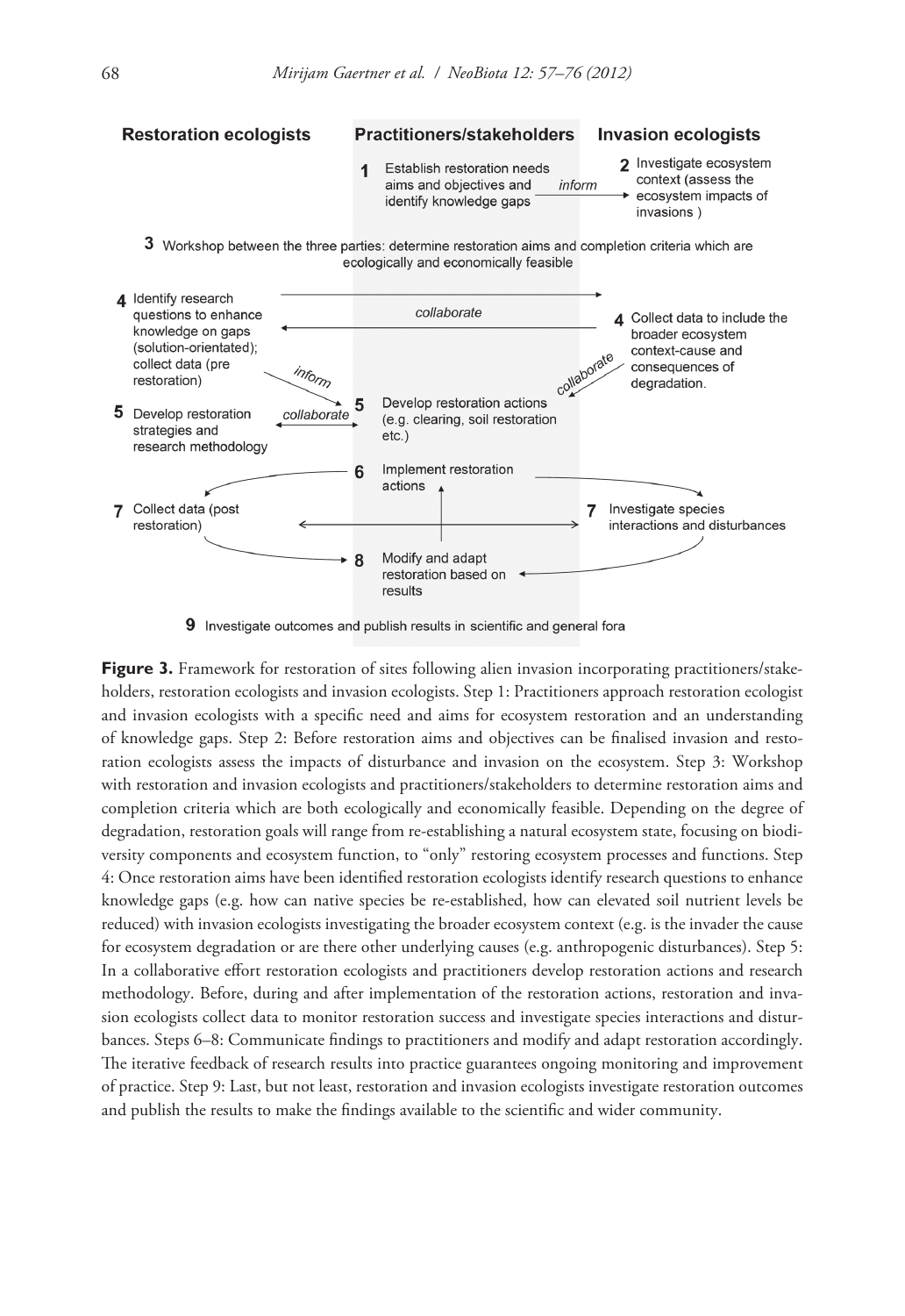cies, terrestrial and aquatic, both before and after restoration actions and 2. the lack of a measured range of ecological indicators which would identify ecosystem restoration trajectories and success. To this end SERCUL, restoration ecologists and practitioners, developed and implemented the framework recommended in this paper (Figure 3), and utilised restoration and invasion ecologists' (Author 2, JF) expertise in the early project development phases and ongoing analysis and interpretation phases of the 11 restoration projects (Figure 3, Steps 1,2,3, 7 and 8). The identified knowledge gaps have been utilized to develop research, monitoring and evaluation programs, including an integrated ecosystem assessment to provide greater understandings of the outcomes of the restoration projects (Fisher 2011). Following the identification of these key knowledge gaps, (Figure 3, Step 1) objectives were defined and baseline data collection criteria developed and implemented, based on the restoration and invasion ecologists' input (Figure 3, Steps 1, 2, 3 and 4). The outcome has been the development of a rigorous and scientifically valid monitoring and evaluation program (publications in preparation) (Figure 3, Steps 5, 6, 7), with opportunities and scope to adapt restoration actions (Figure 3, Step 8). The collaborative approach has resulted in an extensive accumulation of knowledge from numerous, often untapped sources, which have then been incorporated into the design and implementation of all projects. The benefits of collaborative outcomes have been cost and time reductions, a bridging of the knowing-doing gap (Esler et al. 2010), restoration methods determined in an informed and agreed manner incorporating both the doer and the long term manager, expansion of knowledge across all stakeholders with an inherent acquisition of knowledge incorporated into normal practice.

During the implementation of the framework SERCUL identified, as a high priority, the need to develop an enhanced knowledge base with a greater understanding of the ecosystem mechanisms which influence restoration pathways. The gathering of such data provides the added advantage of being able to assign a high level of causal inference between the restoration actions and the ecosystems' response to these actions (Figure 3, Steps 6, 7, 8) (Cottingham et al. 2005). The collaborations forged during the implementation of the framework have led to the incorporation of expanded monitoring and research strategies and methodologies, including measurements of the diversity of ecosystem components and interactions to better understand the implications of restoration actions on ecosystem processes and function. The restoration practitioners are now able to provide, in line with their long term aims, effective evaluation of projects, and credible guidance for future restoration projects and ecological understandings of the newly developed "Living Streams", while obtaining a greater understanding of the processes and functioning of the pre and post restored ecosystems (Figure 3, Step 9) (Clark et al. 2011). The extensive collaboration which has occurred as part of this project and the practitioners' needs to understand more about the ecosystem effects of their restoration actions has changed numerous stakeholders methods and understandings and the on going manner in which assessment and measurement of the effectiveness of nutrient intervention and invasive species management programmes are conducted.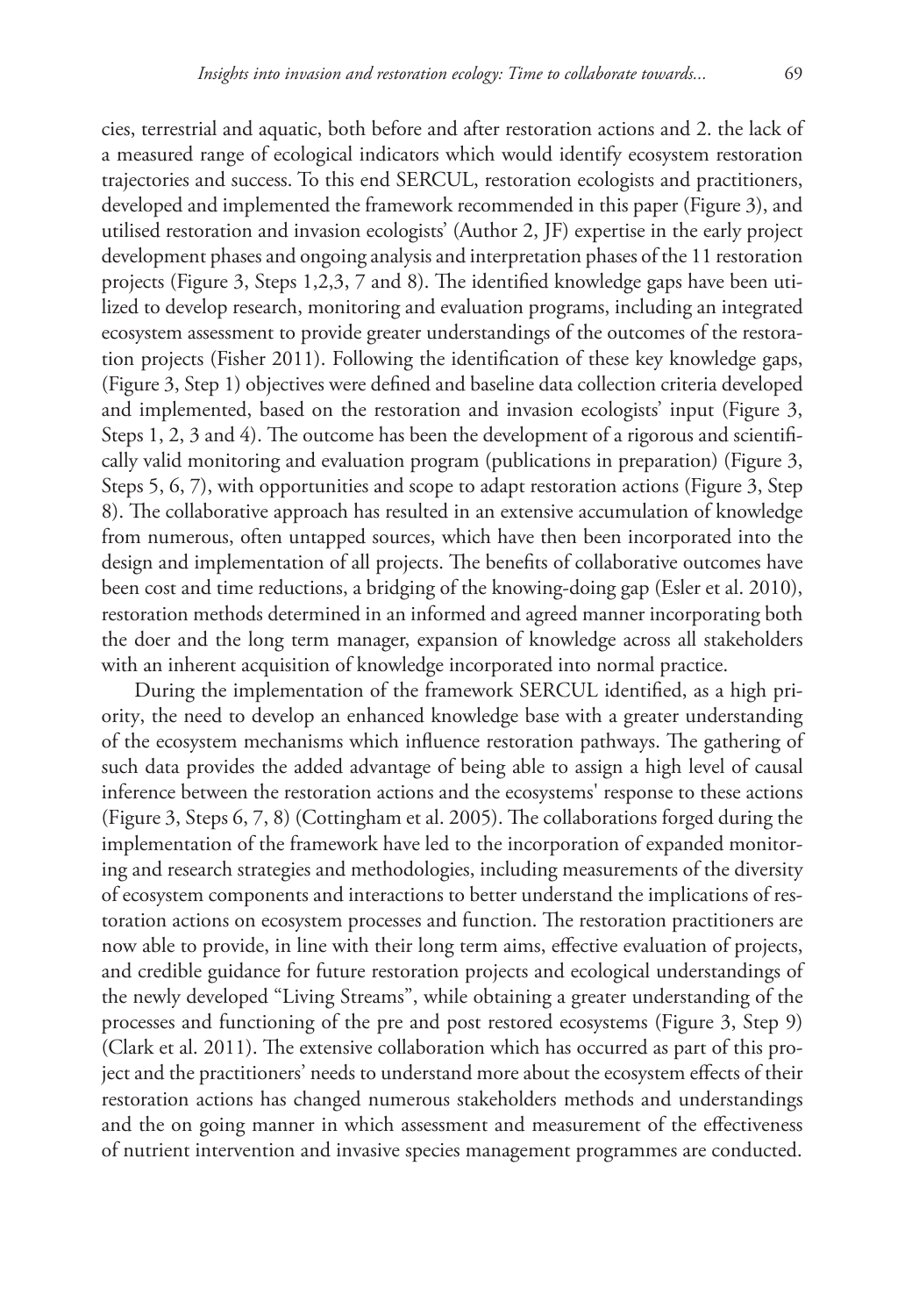### **Conclusion**

While a link between the disciplines of invasion and restoration ecology exists in the scientific literature, there is still room for improvement with the aim of strengthening the practical outcomes of both fields. Specifically, invasive species, the ecosystem context and the feedbacks between the two are important considerations to include into restoration planning and goal setting. Understanding the consequences of restoration actions provides a mechanism to more rapidly respond to and adapt management actions to build resilient ecosystems. A combined effort from both disciplines with a focus on understanding the interactions of species, both native and non-native, could greatly improve our understanding of ecosystem shifts thus potentially providing new and different solutions to more effectively protect biodiversity and manage alien species during restoration actions.

#### **Acknowledgements**

We thank the South African Water Research Commission which provided financial support for the study under contract K5/1803, the impact of re-establishing indigenous plants and restoring the natural landscape on sustainable rural employment and land productivity through payment for environmental services, awarded to ASSET research (Pretoria). M.G. acknowledges financial support from the Working for Water Programme (WfW) and the DST-NRF Centre of Excellence for Invasion Biology through their collaborative research project on "Research for Integrated Management of Invasive Alien Species". G.P.S. acknowledges funding support from University of Delhi, India as Seed and Research Grant. J.F acknowledges Fisher Research Pty Ltd for providing time to work on the paper.

We are deeply grateful for the literature database provided by James Aronson et al. (2010). We also thank David M. Richardson and Richard Hobbs and the two reviewers for their helpful comments on the manuscript and Patricia M. Holmes for her valuable input on the framework.

#### **References**

- Aronson J, Blignaut JN, Milton, SJ, Le Maitre D, Esler KJ, Limouzin A, Fontaine C, de Wit, MP, Mugido W, Prinsloo P, van der Elst L, Lederer N (2010) Are socioeconomic benefits of restoration adequately quantified? A meta-analysis of recent papers (2000-2008) in Restoration Ecology and 12 other scientific journals. Restoration Ecology 18: 143–154.
- Babbie E, Mouton J (2001) The practice of social research. Oxford University Press, Cape Town, South Africa.
- Beater MMT, Garner RD, Witkowski, ETF (2008) Impacts of clearing invasive alien plants from 1995 to 2005 on vegetation structure, invasion intensity and ground cover in a temperate to subtropical riparian ecosystem. South African Journal of Botany 74: 495-507.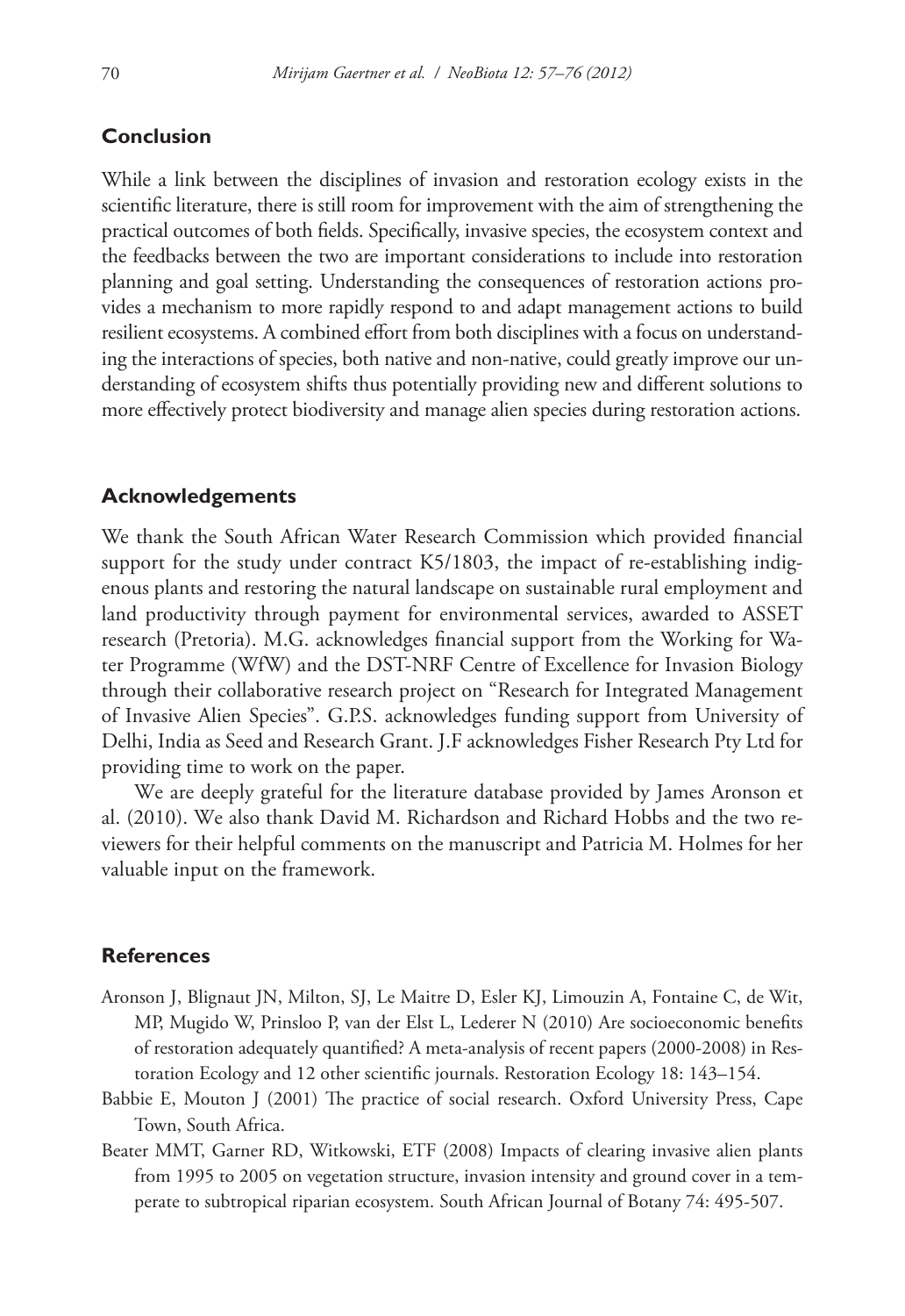- Bergstrom DM, Lucieer A, Kiefer K, Wasley J, Belbin L, Pedersen, TK, Chown SL (2009) Indirect effects of invasive species removal devastate World Heritage Island. Journal of Applied Ecology 46: 73–81.
- Blackburn TM, Lockwood JL, Cassey P (2009) Avian Invasions: The Ecology and Evolution of Exotic Birds. Oxford University Press: 1–320.
- Buckley YM (2008) The role of research for integrated management of invasive species, invaded landscapes and communities. Journal of Applied Ecology 45: 397-402.
- Clark B, Storey A, Fisher J, Robert J (2011) Does habitat restoration increase macroinvertebrate diversity of urban streams in Perth, Western Australia? Honours Thesis, School of Plant Biology, University of Western Australia.
- Cottingham P, Bond N, Lake PS, Arthington A, Outhet D (2005) Recent lessons on river rehabilitation in eastern Australia. Technical Report. Canberra, CRC for Freshwater Ecology: 88.
- D'Antonio C, Meyerson LA (2002) Exotic plant species as problems and solutions in ecological restoration: A synthesis. Restoration Ecology 10: 703–713.
- Department of Water (2009) Urban Waterways Renewal Project Brief, Perth: 29.
- Davis MA, Chew MK, Hobbs RJ, Lugo AE, Ewel JJ, Vermeij GJ, Brown JH, Rosenzweig ML, Gardener, MR, Carroll SP, Thompson K, Pickett STA, Stromberg, JC, Tredici PD, Suding KN, Ehrenfeld JG, Grime JP, Mascaro J, Briggs, JC (2011) Don't judge species on their origins. Nature 474: 153–154.
- Esler KJ, Prozesky H, Sharma GP, McGeoch M (2010) How wide is the ''knowing-doing'' gap in invasion biology? Biological Invasions 12: 4065–4075.
- Firn J, House APN, Buckley YM (2010) Alternative states models provide an effective framework for invasive species control and restoration of native communities. Journal of Applied Ecology 47: 96–105.
- Firn J, Rout T, Possingham H, Buckley YM (2008) Managing beyond the invader: Manipulating disturbance of natives simplifies control efforts. Journal of Applied Ecology 45: 1143–1151.
- Fisher JL, Veneklaas EJ, Lambers H, Loneragan WA (2006) Enhanced soil and leaf nutrient status of a Western Australian *Banksia* woodland community invaded by *Ehrharta calycina*  and *Pelargonium capitatum*. Plant and Soil 284: 253–264.
- Fisher JL, Loneragan WA, Dixon K, Delaney J, Veneklaas EJ (2009a) Altered vegetation structure and composition linked to fire frequency and plant invasion in a biodiverse woodland. Biological Conservation 142: 2270–2281.
- Fisher JL, Loneragan WA, Dixon K, Veneklaas, EJ (2009b) Soil seed bank compositional change constrains biodiversity in an invaded species-rich woodland. Biological Conservation 142: 256–269.
- Fisher JL (2011) A Cross Analysis of outcomes and actions of the Urban Waterways Renewal Projects. SERCUL assessment of knowledge gaps and baseline monitoring needs to determine future directions for baseline monitoring to assess the effectiveness of the implementation of the Urban Waterways Renewal Projects. Report to SERCUL.
- Flory SL, Clay K (2009). Invasive plant removal method determines native plant community responses. Journal of Applied Ecology 46: 434-442. [doi: 10.1111/j.1365-2664.2009.01610.x](http://dx.doi.org/10.1111/j.1365-2664.2009.01610.x)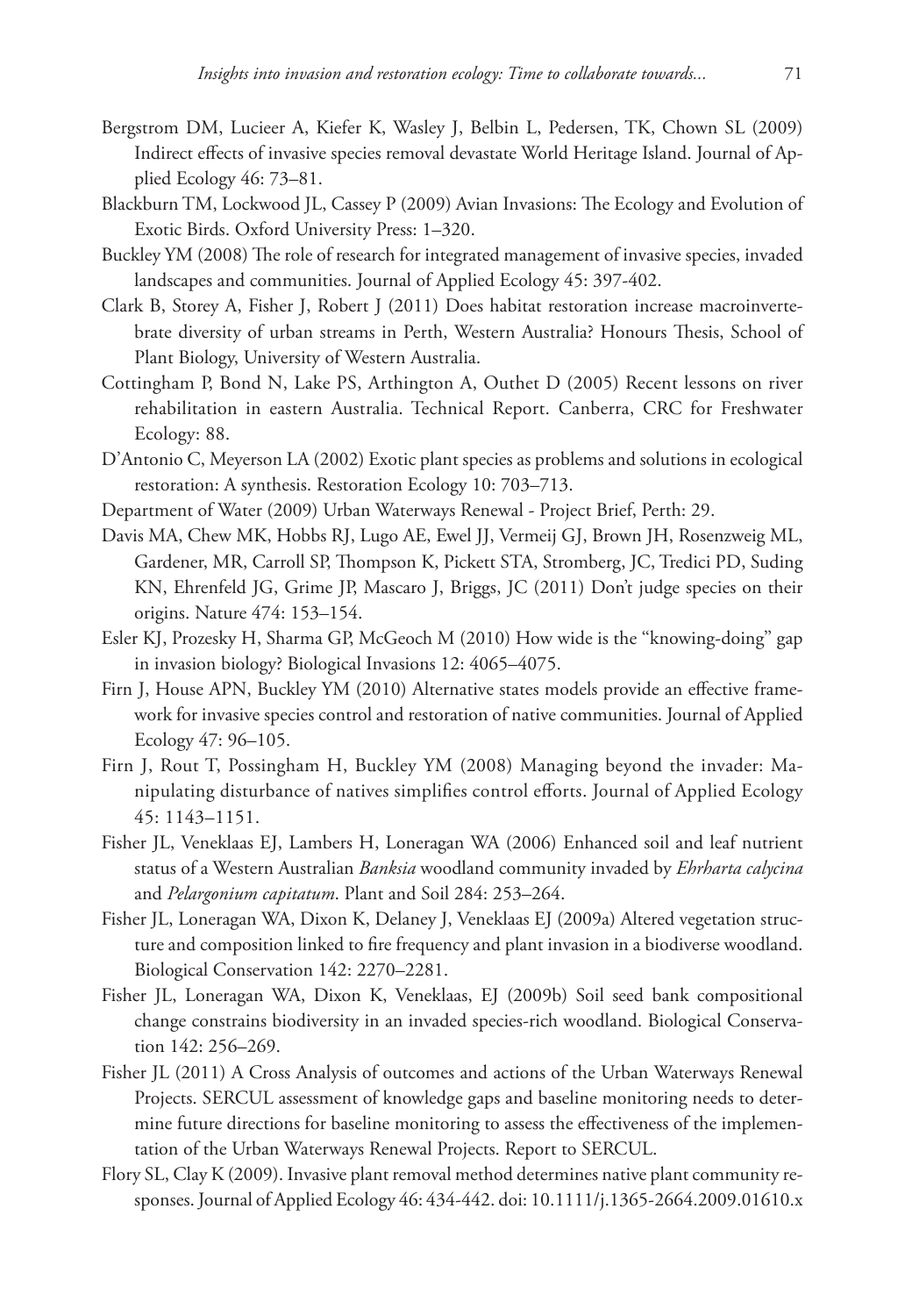- Galatowitsch S, Richardson DM (2005) Riparian scrub recovery after clearing of invasive alien trees in headwater streams of the Western Cape, South Africa. Biological Conservation 122: 509–521. [doi: 10.1016/j.biocon.2004.09.008](http://dx.doi.org/10.1016/j.biocon.2004.09.008)
- Gaertner M, Holmes PM, Richardson DM (2012) Biological invasions, resilience and restoration. In: Andel J, Aronson J (Eds) Restoration Ecology: The new frontier. Wiley-Blackwell, Oxford, 265–280.
- Hobbs RJ, Richardson DM (2011) Invasion ecology and restoration ecology: Parallel evolution in two fields of endeavour. In: Richardson DM (Ed) Fifty Years of Invasion Ecology: The Legacy of Charles Elton. Blackwell Publishing Ltd (Oxford, UK): 61–69.
- Hulme PE (2003) Biological invasions: Winning the science battles but losing the conservation war? Oryx 37: 178-193. [doi: 10.1017/S003060530300036X](http://dx.doi.org/10.1017/S003060530300036X)
- Jurado E, Garcã AJF, Flores J, Estrada E (2006) Leguminous seedling establishment in Tamaulipan thornscrub of northeastern Mexico. Forest Ecology and Management 221: 133–139. [doi: 10.1016/j.foreco.2005.09.011](http://dx.doi.org/10.1016/j.foreco.2005.09.011)
- Knight AT, Cowling RM, Rouget M, Balmford A, Lombard AT, Campbell BM (2008) Knowing but not doing: Selecting priority conservation areas and the research and implementation gap. Conservation Biology 22: 610–617. [doi: 10.1111/j.1523-1739.2008.00914.x](http://dx.doi.org/10.1111/j.1523-1739.2008.00914.x)
- Kull CA, Shackleton CM, Cunningham PS, Ducatillon C, Dufour Dror J-M, Esler KJ, Friday JB, Gouveia AC, Griffin AR, Marchante EM, Midgley SJ, Pauchard A, Rangan H, Richardson DM, Rinaudo JT, Urgenson LS, von Maltitz GP, Zenni RD, Zylstra M J (2011) Adoption, use, and perception of Australian acacias around the world. Diversity and Distributions 17: 822–836. [doi: 10.1111/j.1472-4642.2011.00783.x](http://dx.doi.org/10.1111/j.1472-4642.2011.00783.x)
- Lambertini M, Leape J, Marton-Lefevre J, Mitter-Meier RA, Rose M, Robinson JG, Stuart SN, Waldman B, Genovesi, P (2011) Invasives: A Major Conservation Threat. Science 333: 404–405. [doi: 10.1126/science.333.6041.404-b](http://dx.doi.org/10.1126/science.333.6041.404-b)
- Lavoie C, Marcoux K, Saint-Louis A, Price JS (2005) The dynamics of a cotton-grass (*Eriophorum vaginatum* L.) cover expansion in a vacuum-mined peatland, Southern Quebec, Canada. WETLANDS 25: 64–75. [doi: 10.1672/0277-5212\(2005\)025\[0064:TDOACE](http://dx.doi.org/10.1672/0277-5212(2005)025[0064:TDOACE]2.0.CO;2) [\]2.0.CO;2](http://dx.doi.org/10.1672/0277-5212(2005)025[0064:TDOACE]2.0.CO;2)
- MacDougall SA, Turkington R (2005) Are invasive species the drivers or passengers of change in degraded ecosystems? Ecology 86: 42–55. [doi: 10.1890/04-0669](http://dx.doi.org/10.1890/04-0669)
- McGeoch MA, Butchart SHM, Spear D, Marais E, Kleynhans EJ, Symes A, Chanson J, Hoffmann M (2010) Global indicators of biological invasion: species numbers, biodiversity impact and policy responses. Diversity and Distributions 16: 95–108. [doi: 10.1111/j.1472-](http://dx.doi.org/10.1111/j.1472-4642.2009.00633.x) [4642.2009.00633.x](http://dx.doi.org/10.1111/j.1472-4642.2009.00633.x)
- Myers N, Mittermeier R A, Mittermeier CG, da Fonseca GAB, Kent J (2000). Biodiversity hotspots for conservation priorities. Nature 403, 853–858. [doi: 10.1038/35002501](http://dx.doi.org/10.1038/35002501)
- Norton DA (2009) Species invasions and the limits to restoration: Learning from the New Zealand experience. Science 325: 569–570. [doi: 10.1126/science.1172978](http://dx.doi.org/10.1126/science.1172978)
- Ntshotsho P, Reyers B, Esler KJ (2011) Assessing the evidence base for restoration in South Africa. Restoration Ecology 19: 578–586. [doi: 10.1111/j.1526-100X.2010.00753.x](http://dx.doi.org/10.1111/j.1526-100X.2010.00753.x)
- Nuñez M, Pauchard A (2010) Biological invasions in developing and developed countries: Does one model fit all? Biological Invasions12: 707–714. [doi: 10.1007/s10530-009-9517-1](http://dx.doi.org/10.1007/s10530-009-9517-1)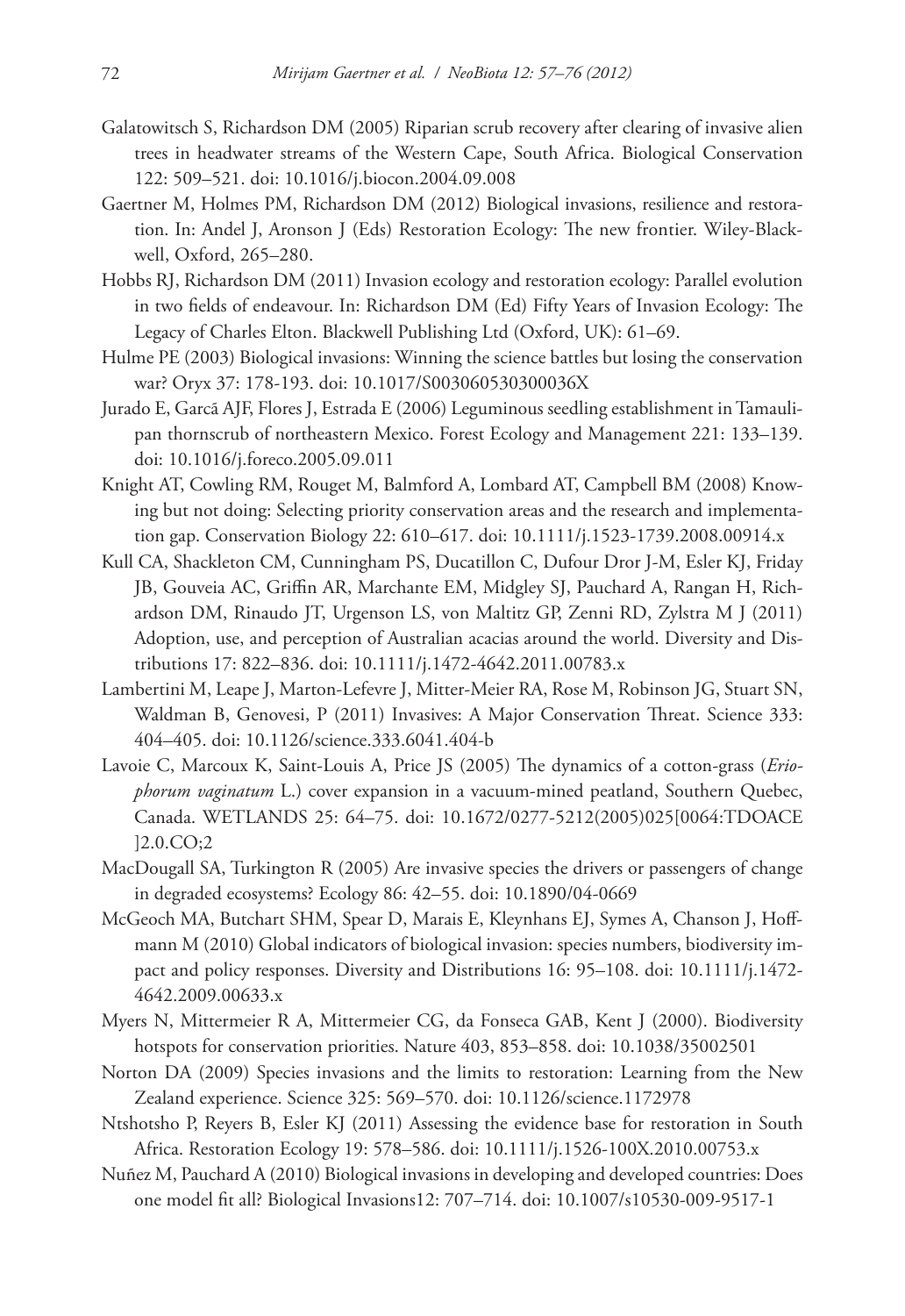- Palmer MA, Filoso S (2009) Restoration of ecosystem services for environmental markets. Science 325: 575–576. [doi: 10.1126/science.1172976](http://dx.doi.org/10.1126/science.1172976)
- Pyšek P, Richardson DM, Jarosik,V (2006) Who cites who in the invasion zoo: Insights from an analysis of the most highly cited papers in invasion ecology. Preslia 78: 437–468.
- Pyšek P, Richardson DM, Rejmánek M, Webster GL, Williamson M, Kirschner J (2004) Alien plants in checklists and floras: Towards better communication between taxonomists and ecologists. Taxon 53: 131–143. [doi: 10.2307/4135498](http://dx.doi.org/10.2307/4135498)
- Richardson DM, Daehler CC, Leishman MR, Pauchard A, Pyšek P (2010) Plant invasions: Theoretical and practical challenges. Biological Invasions 12: 3913–3933. [doi: 10.1007/](http://dx.doi.org/10.1007/s10530-010-9845-1) [s10530-010-9845-1](http://dx.doi.org/10.1007/s10530-010-9845-1)
- Richardson DM, Moran VC, Le Maitre DC, Rouget M, Foxcroft LC (2004) Recent developments in the science and management of invasive alien plants: Connecting the dots of research, knowledge, and linking disciplinary boxes. South African Journal of Science 100: 126–128.
- Roura-Pascual N, Richardson DM, Krug RM et al. (2009) Ecology and management of alien plant invasions in South African fynbos: Accommodating key complexities in objective decision making. Biological Conservation 142: 1595–1604. [doi: 10.1016/j.bio](http://dx.doi.org/10.1016/j.biocon.2009.02.029)[con.2009.02.029](http://dx.doi.org/10.1016/j.biocon.2009.02.029)
- SER (Society for Ecological Restoration) (2004) The SER primer on ecological restoration. Society for Ecological Restoration, Science and Policy Working Group,<www.ser.org>
- SERCUL (2010) Urban Waterway Renewal Project: Project Site Descriptions South East Regional Centre for Urban Landcare. Online: <http://www.sercul.org.au/water.html>
- Shaw JD, Wilson JRU, Richardson DM (2010) Initiating dialogue between scientists and managers of biological invasions. Biological Invasions 12: 4077–4083. [doi: 10.1007/s10530-](http://dx.doi.org/10.1007/s10530-010-9821-9) [010-9821-9](http://dx.doi.org/10.1007/s10530-010-9821-9)
- Simberloff D, Genovesi P, Pysek P, Campbell K (2011) Recognizing conservation success. Science 332: 419–419. [doi: 10.1126/science.332.6028.419-a](http://dx.doi.org/10.1126/science.332.6028.419-a)
- Suding KN, Gross KL, Houseman, GR (2004) Alternative states and positive feedbacks in restoration ecology. Trends in Ecology and Evolution 19: 46–53. [doi: 10.1016/j.](http://dx.doi.org/10.1016/j.tree.2003.10.005) [tree.2003.10.005](http://dx.doi.org/10.1016/j.tree.2003.10.005)
- Traveset A, Richardson DM (2010) Mutualisms key drivers of invasions… key casualties of invasions. In: Richardson DM (Ed) Fifty years of invasion ecology: The legacy of Charles Elton Wiley-Blackwell (Oxford, UK) 143–159. [doi: 10.1002/9781444329988.ch12](http://dx.doi.org/10.1002/9781444329988.ch12)
- Vilà M, Gimeno, I (2007). Does invasion by an alien plant species affect the soil seed bank? Journal of Vegetation Science 18: 423–430. [doi: 10.1111/j.1654-1103.2007.tb02554.x](http://dx.doi.org/10.1111/j.1654-1103.2007.tb02554.x)
- Vilà M, Espinar JL, Hejda M, Hulme PE, Jarošík V, Maron JL, Pergl J, Schaffner U, Sun Y, Pyšek P (2011) Ecological impacts of invasive alien plants: A meta-analysis of their effects on species, communities and ecosystems. Ecology Letters 14: 702–708. [doi:](http://dx.doi.org/10.1111/j.1461-0248.2011.01628.x) [10.1111/j.1461-0248.2011.01628.x](http://dx.doi.org/10.1111/j.1461-0248.2011.01628.x)
- Vince G (2011) Conservation Ecology: Embracing Invasives. Science 331: 1383–1384. [doi:](http://dx.doi.org/10.1126/science.331.6023.1383) [10.1126/science.331.6023.1383](http://dx.doi.org/10.1126/science.331.6023.1383)
- Wilson JRU, Gairifo C, Gibson M, Arianoutsou M, Bakar BB, Baret S, Celesti-Grapow L, Di-Tomaso JM, Dufour-Dror JM, Kueffer C, Kull CA, Hoffmann J, Impson ACF, Loope LL, Marchante E, Marchante H, Moore JL, Murphy DJ, Rinaudo A, Tassin J, Witt A, Zenni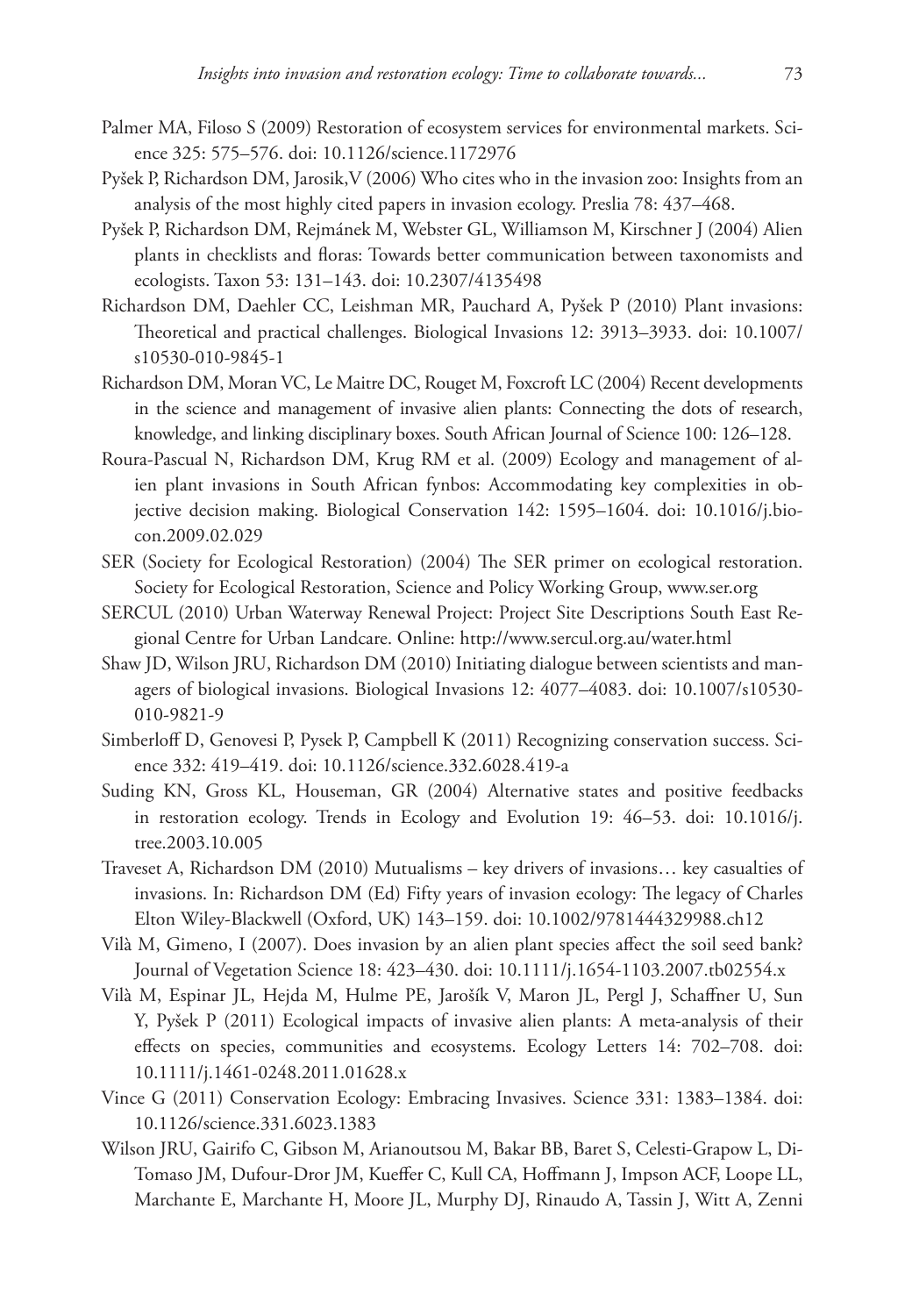RD, Richardson DM (2011). Risk assessment, eradication, containment, and biological control: Global efforts to manage Australian acacias before they become widespread invaders. Diversity and Distributions 17: 1030–1046. [doi: 10.1111/j.1472-4642.2011.00815.x](http://dx.doi.org/10.1111/j.1472-4642.2011.00815.x)

Zavaleta ES, Hobbs RJ, Mooney HA (2001) Viewing invasive species removal in a wholeecosystem context. Trends in Ecology and Evolution 16: 454–459. [doi: 10.1016/S0169-](http://dx.doi.org/10.1016/S0169-5347(01)02194-2) [5347\(01\)02194-2](http://dx.doi.org/10.1016/S0169-5347(01)02194-2)

### **Appendix S1**

Key journals used for a literature review on linkage between the disciplines invasion biology and restoration ecology. Selection of key journals followed Pyšek et al. (2006)

| Key journals invasion biology     | Publisher                                                               | Scope of Journal (relevant to our study)                                                                                                                                                                                                                                                                                                        |
|-----------------------------------|-------------------------------------------------------------------------|-------------------------------------------------------------------------------------------------------------------------------------------------------------------------------------------------------------------------------------------------------------------------------------------------------------------------------------------------|
| <b>Applied Vegetation Science</b> | Wiley Blackwell,<br>International Association<br>for Vegetation Science | Any community-level topic relevant to<br>human impact on vegetation, including<br>amongst others restoration of plant<br>communities.                                                                                                                                                                                                           |
| <b>Austral Ecology</b>            | Wiley-Blackwell, The<br>Ecological Society of<br>Australia              | Experimental, observational or theoretical<br>studies on terrestrial, systems.                                                                                                                                                                                                                                                                  |
| Biodiversity and Conservation     | Springer                                                                | Articles on all aspects of biological<br>diversity - its description, analysis and<br>conservation, and its controlled rational<br>use by humankind.                                                                                                                                                                                            |
| <b>Biological Invasions</b>       | Springer                                                                | Patterns and processes of biological<br>invasions in terrestrial ecosystems.<br>Management and policy issues related<br>to conservation programs and the global<br>amelioration or control of invasions.                                                                                                                                        |
| Diversity and Distributions       | Wiley-Blackwell                                                         | Application of biogeographical<br>principles, theories, and analyses to<br>problems concerning the conservation<br>of biodiversity including the study of<br>biological invasions.                                                                                                                                                              |
| Ecology                           | Ecological Society of<br>America (ESA)                                  | All aspects of ecology.                                                                                                                                                                                                                                                                                                                         |
| <b>Ecological Applications</b>    | Ecological Society of<br>America (ESA)                                  | Integration of ecological science and<br>concepts with their application and<br>implications. Papers that develop the<br>basic scientific principles on which<br>environmental decision-making<br>should rest, and those that discuss the<br>application of ecological concepts to<br>environmental problem solving, policy,<br>and management. |

APP1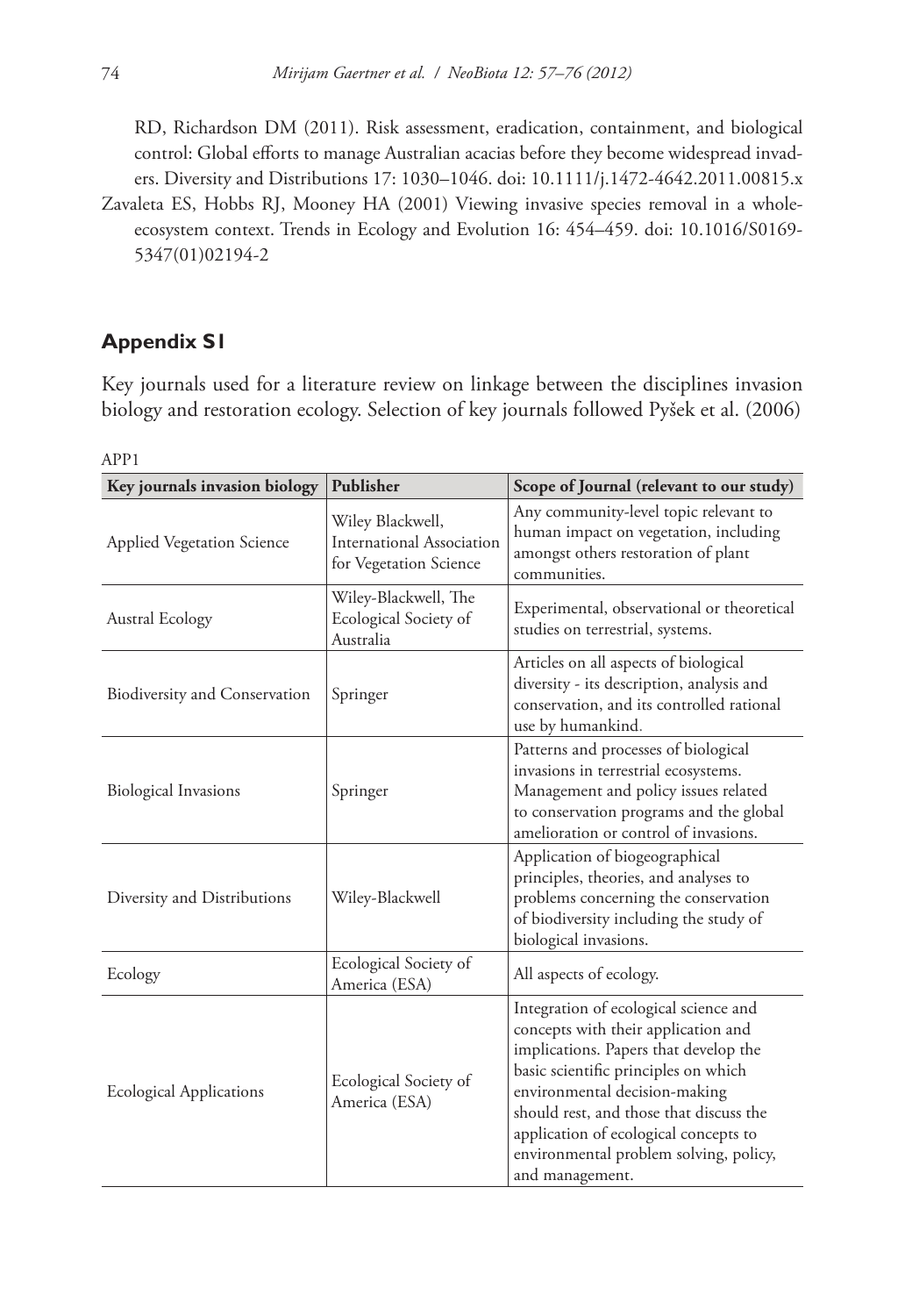| Key journals invasion biology | Publisher                                                               | Scope of Journal (relevant to our study)                                                                                                                |
|-------------------------------|-------------------------------------------------------------------------|---------------------------------------------------------------------------------------------------------------------------------------------------------|
| Ecological Monographs         | Ecological Society of<br>America (ESA)                                  | Empirical and theoretical advances in the<br>field of ecology.                                                                                          |
| Ecosystems                    | Springer                                                                | Ecosystems services and management.                                                                                                                     |
| Journal of Ecology            | <b>British Ecological Society</b>                                       | All aspects of the ecology of plants in<br>terrestrial ecosystems.                                                                                      |
| Journal of Vegetation Science | Wiley Blackwell,<br>International Association<br>for Vegetation Science | Methodological and theoretical studies,<br>and descriptive and experimental<br>studies of plant communities and plant<br>populations.                   |
| Oecologia                     | Springer                                                                | <b>Conservation Ecology</b>                                                                                                                             |
| <b>OIKOS</b>                  | Wiley Blackwell, Nordic<br>Society OIKOS                                | Aspects of ecology, defined as organism-<br>environment interactions.                                                                                   |
| Plant Ecology                 | Springer                                                                | Findings of pure and applied research into<br>the ecology of vascular plants in terrestrial<br>and wetland ecosystems.                                  |
| Wetlands                      | Springer                                                                | All aspects of wetlands biology, ecology,<br>hydrology, water chemistry, soil and<br>sediment characteristics, management,<br>and laws and regulations. |

## **Appendix S2**

Types of restoration as defined by the main aim of the study

APP2

| <b>Types of restoration</b>                  | <b>Examples</b>                                                                 |
|----------------------------------------------|---------------------------------------------------------------------------------|
| Restoration after anthropogenic disturbances | Restoration of old fields, restoration after mining                             |
| Wetland restoration                          | Restoration of riparian ecosystems and wetlands,<br>restoration of water bodies |
| Erosion control                              | Restoration of road sides                                                       |
| Forest restoration                           | Restoration of degraded forest or re-establishment<br>of secondary forests      |
| Grassland restoration                        | Restoration of grasslands after agricultural use                                |
| Restoration after alien invasion             | Studies with an explicit focus on the control of<br>invasive alien species      |
| Restoration of arid lands                    | Restoration of degraded rangelands, dune<br>restoration and savanna restoration |
| Shrubland restoration                        | Restoration of shrublands after degradation                                     |
| Soil restoration                             | Restoration of soils after contamination or<br>agricultural use                 |
| Species restoration                          | Re-introduction of specific (endangered) species                                |